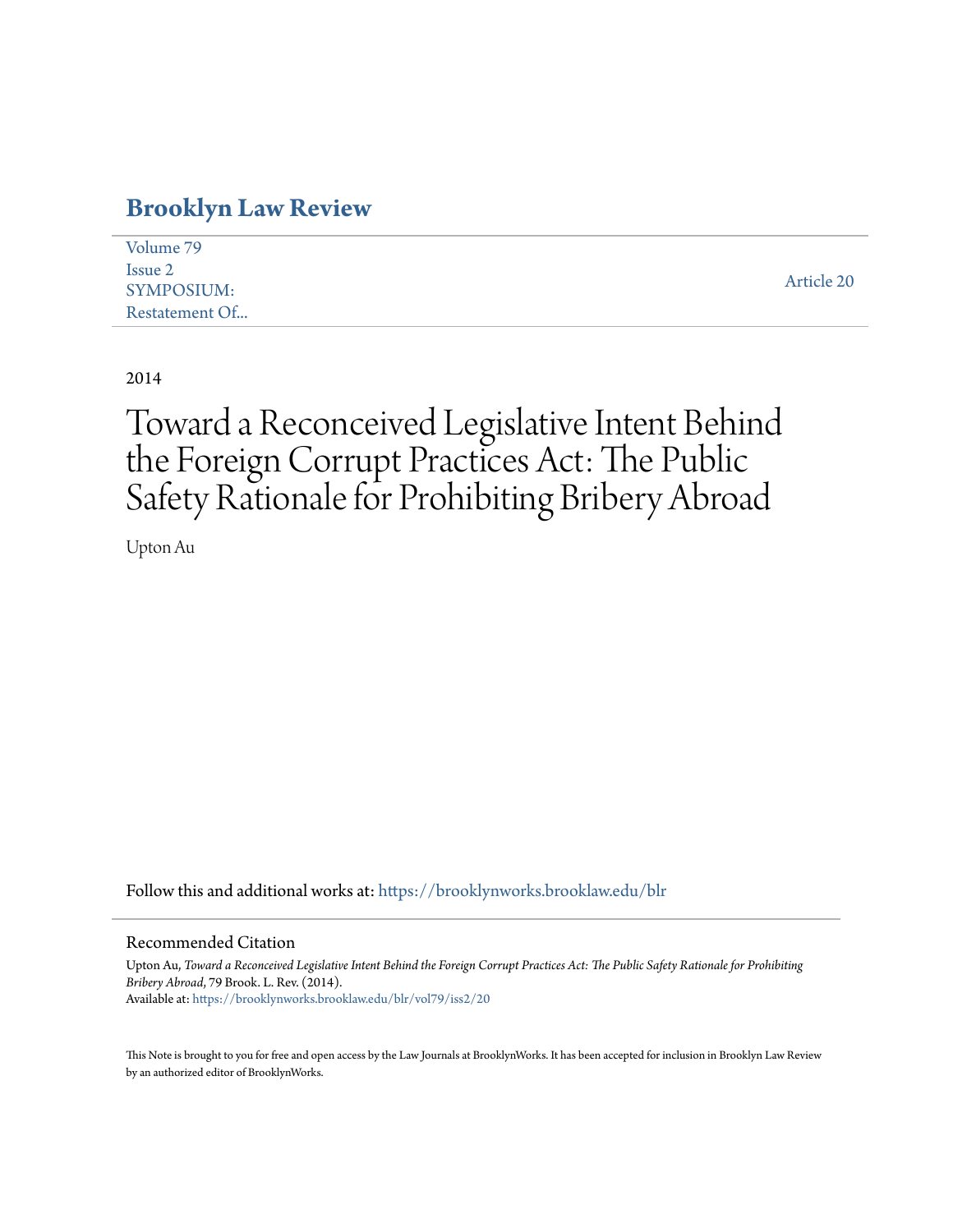## Toward a Reconceived Legislative Intent behind the Foreign Corrupt Practices Act

#### THE PUBLIC-SAFETY RATIONALE FOR PROHIBITING BRIBERY ABROAD

#### **INTRODUCTION**

The Foreign Corrupt Practices Act (FCPA) became law in 1977 as an amendment to the 1934 Securities Exchange Act (Exchange Act).1 This legislation was in part a response to Watergate and to investigations by the Securities and Exchange Commission  $(SEC).2$  which revealed that hundreds of U.S. companies had been bribing foreign officials on a regular basis.3 In light of this discovery, the FCPA made it a crime for U.S. companies and individuals to bribe foreign government officials.4 In addition, it imposed requirements on the accounting procedures and internal control systems of publicly traded companies.5

Congress addressed foreign bribery by attempting, first, to deter the bribery of foreign officials by criminalizing it, and second, to detect such illicit activity by mandating accurate and detailed records of transactions. This approach reflects the legislative determination that bribery of foreign government officials, by certain parties, at least, should not be permitted. Alongside this admirable objective, however, was a belief that the law could not entirely ignore business realities. On this view, it was necessary to permit some bribery, lest the

<sup>1</sup> Foreign Corrupt Practices Act, Pub. L. No. 95-231, 91 Stat. 1495 (1977) (codified as amended at 15 U.S.C. §§ 78m, 78dd-1 to -3, 78ff (2012)).

<sup>2</sup> U.S. DEP'T OF JUSTICE & U.S. SEC. & EXCH. COMM'N, A RESOURCE GUIDE TO THE U.S. FOREIGN CORRUPT PRACTICES ACT 3 (2012) [hereinafter RESOURCE GUIDE], *available at* http://www.justice.gov/criminal/fraud/fcpa/guide.pdf.

<sup>3</sup> Patrick J. Keenan, *The Future of the Guiding Principles*, *in* PROCEEDINGS OF THE ONE HUNDRED FIFTH ANNUAL MEETING OF THE AMERICAN SOCIETY OF INTERNATIONAL LAW 301 (2012) (citing H.R. REP. No. 95-640, pt. 4 (1977)). 4 15 U.S.C. §§ 78dd-1 to -3.

<sup>5</sup> *Id.* § 78m(b).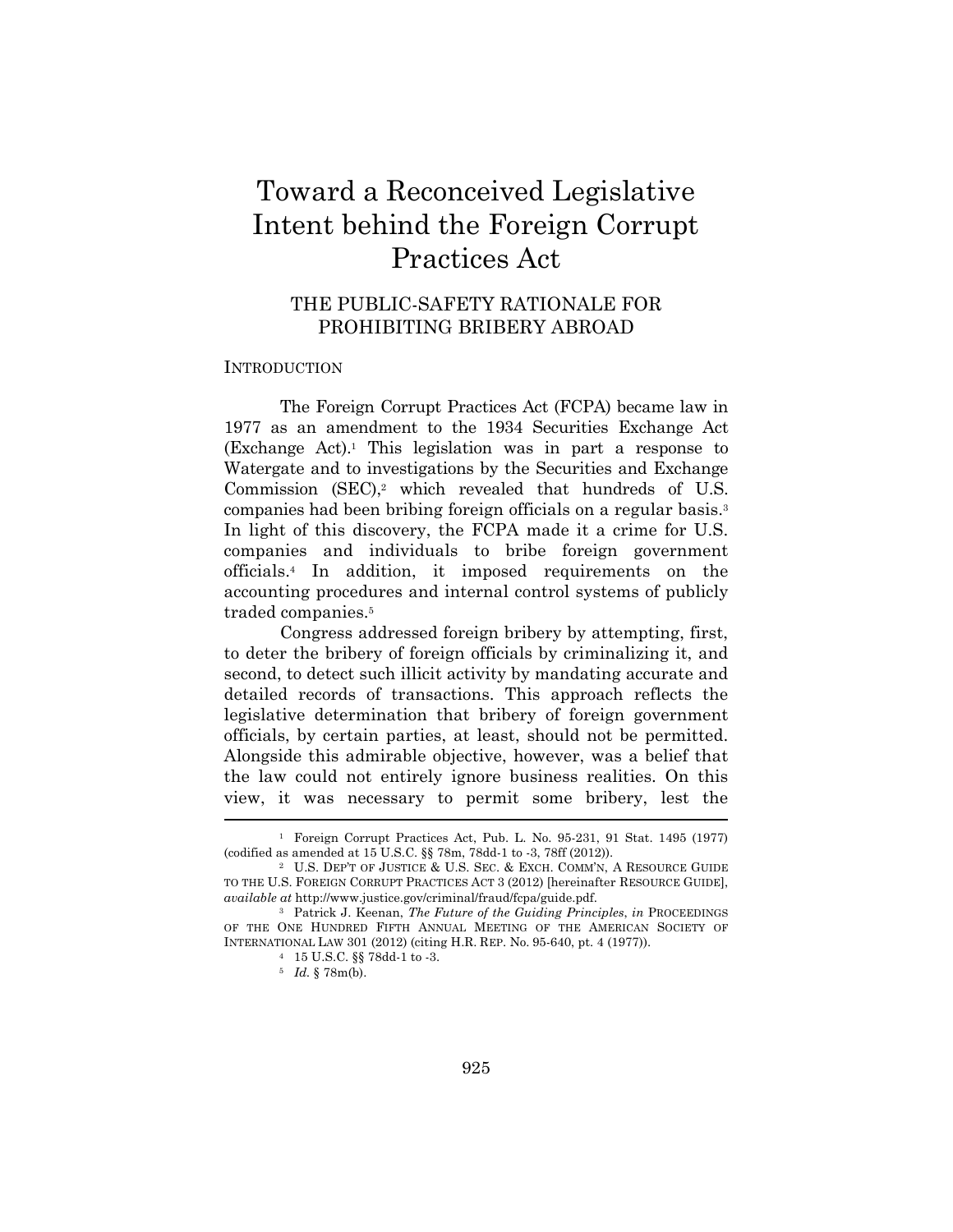competitiveness of American businesses be substantially hampered.<sup>6</sup>

Recognizing that an outright ban on bribery was inappropriate, Congress drafted an exception to the FCPA's anti-bribery provisions. This carve-out permits "facilitating payments," small bribes paid to low-level officials to expedite approvals or permits that would be granted regardless.7 The socalled facilitating payments exception has proved problematic. Conceptually, the line-drawing required to distinguish facilitating payments from impermissible bribes often is not straightforward.8 Practically, the U.S. Department of Justice (DOJ) and the SEC have, over the past few years of enforcement, effectively read the facilitating payments exception out of the statute.9 As various commentators have noted, it is highly questionable for enforcing agencies to proscribe conduct that Congress has explicitly permitted.10

Recent DOJ and SEC interpretations of the facilitating payments exception illustrate a larger trend—the renewed, vigorous enforcement of the FCPA.11 After the FCPA was enacted in 1977, enforcement was all but dormant for decades.12 Beginning in 2006, however, there has been a marked year-on-year increase in the number of enforcement

<sup>6 &</sup>quot;Neither I nor my colleagues on this subcommittee have any desire to unfairly penalize U.S. companies in the competition for foreign markets. Therefore, some form of international agreement is a necessary corollary to any national legislation." Decl. of Prof. Michael J. Koehler in Supp. of Defs.' Mot. to Dismiss, United States v. Carson, No. SA CR 09-00077-JVS, at 23 (C.D. Cal. Mar. 21, 2011) [hereinafter *Koehler Declaration*] (quoting *Hearing Before the Subcomm. on Int'l Trade of the Comm. on Fin.*, 94th Cong. 10 (1975) (testimony of Sen. Frank Church)).

<sup>7 15</sup> U.S.C. §§ 78dd-1(b), 78dd-2(b), 78dd-3(b).

<sup>8</sup> Michael S. Diamant & Jesenka Mrdjenovic, *Don't You Forget About Me: The Continuing Viability of the FCPA's Facilitating Payments Exception*, OHIO STATE L.J. FURTHERMORE 19, 23 (2012), *available at* http://moritzlaw.osu.edu/students/ groups/oslj/files/2012/06/Furthermore.Diamant.pdf ("But some of the examples of qualifying payments provided for by the statute are not necessarily 'nondiscretionary' . . . . Nor is the line between discretionary and non-discretionary functions always clear as a practical matter . . . .").<br><sup>9</sup> *Id.* at 24 (citing TRACE ANTI-BRIBERY COMPLIANCE SOLUTIONS, TRACE

FACILITATION PAYMENTS BENCHMARKING SURVEY 2 (2009), *available at*  http://traceinternational.org/data/public/documents/FacilitationPaymentsSurveyResults-64622-1.pdf). The study reported that "more than 70% of surveyed corporations 'either never, or only rarely, make facilitation payments, even if their corporate policy permits facilitation payments.'" 10 *Id.* at 21. 11 Steve Frinsko, *Recent Trends in Foreign Corrupt Practices Act* 

*Enforcement*, 55 ADVOCATE 30, 30-31 (2012), *available at* http://isb.idaho.gov/pdf/ advocate/issues/adv12MarApr.pdf. 12 Mike Koehler, *The Façade of FCPA Enforcement*, 41 GEO. J. INT'L L. 907,

<sup>913 (2010).</sup>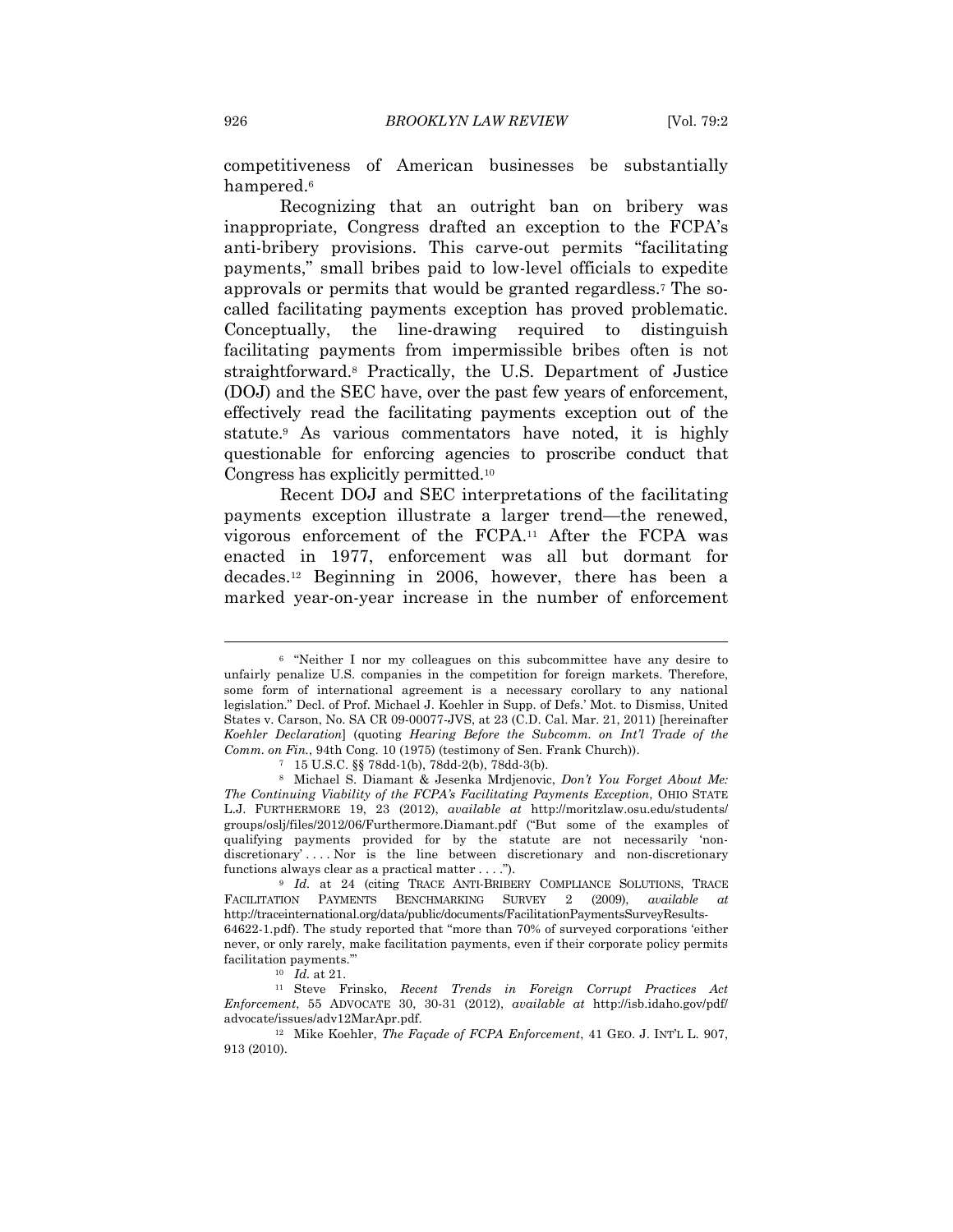actions.13 This increase has been accompanied by a chorus of criticisms that has grown steadily louder, with a particular focus on the lack of transparency and predictability with respect to key terms in the law that trigger liability.14 For instance, what kind of organization, precisely, is an "instrumentality" of a foreign government whose employees or officials cannot receive bribes?15 What additional guidance is there to flesh out the meaning of "anything of value" that cannot be given or promised?16 What concepts or rules hem in who may appropriately be considered a "foreign official"?17

Part I provides a brief history of the FCPA. It then sets out the key provisions, namely, the anti-bribery provisions, the books and records provision, the internal controls provision, and the facilitating payments exception.

Part II argues that a sense of moral ambiguity and compromise surrounded the passage of the FCPA in 1977. Drawing on the legislative history, this part notes that foreign bribery initially was cast mainly as a foreign policy issue. It then contends that Congress was aware of, but ultimately left unresolved, certain normative questions as to why, exactly, bribery is wrong.

Part III turns to China and considers how two important facets of Chinese culture, *guanxi* (relationships) and *mianzi* (social standing), can affect business dealings and discusses several important implications for FCPA compliance.

Part IV analyzes three recent examples of FCPA enforcement actions involving Chinese subsidiaries of U.S. companies. This part describes violations of the anti-bribery, books and records, and internal controls provisions of the FCPA, and of Section 13(a) of the Exchange Act. These case studies illustrate the types of conduct that the DOJ and SEC interpret as impermissible under the FCPA.

Part V argues that we ought to recognize the undeniable and growing threat that corruption poses to public health and

<sup>13</sup> *See* Lawrence J. Trautman & Kara Altenbaumer-Price, *The Foreign Corrupt Practices Act: Minefield for Directors*, 6 VA. L. & BUS. REV. 145, 157-58 (2011). 14 *See, e.g.*, Daniel Chow, *China Under the Foreign Corrupt Practices Act*,

<sup>2012</sup> WIS. L. REV. 573 (2012); Nicholas M. McLean, *Cross-National Patterns in FCPA Enforcement*, 121 YALE L.J. 1970 (2012); Eric M. Pedersen, *The Foreign Corrupt Practices Act and Its Application to U.S. Business Operations in China*, 7 J. INT'L BUS. & L. 13, 13-15 (2008); F. Joseph Warin et al., *FCPA Compliance in China and the Gifts and Hospitality Challenge*, 5 VA. L. & BUS. REV. 33 (2010). 15 Chow, *supra* note 14, at 606. 16 *Id.*

<sup>17</sup> *Id.*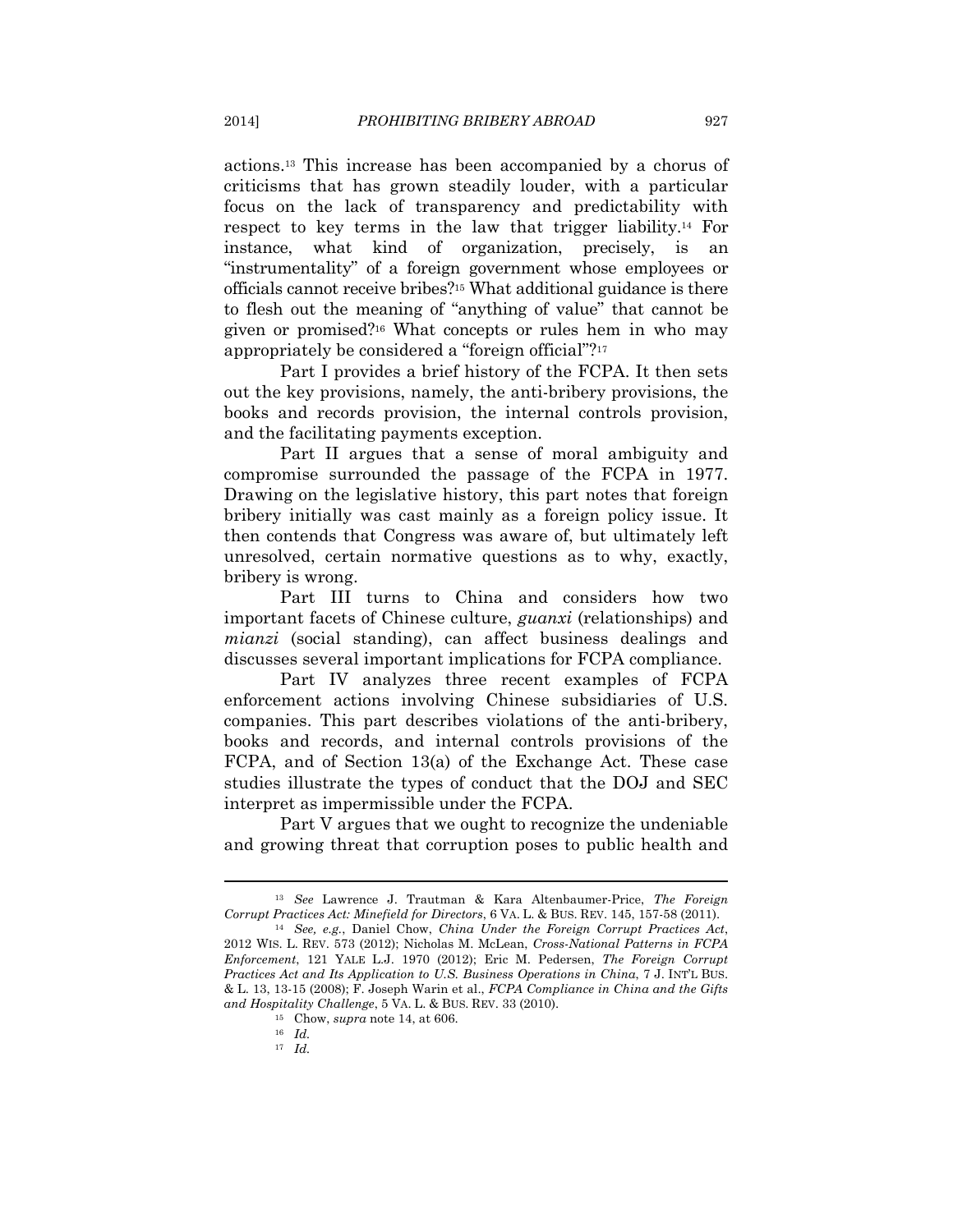safety as a reason to prohibit foreign bribery. This notion would help to address the moral ambiguity that undergirds the FCPA as it stands today. Further, the danger to public health and safety suggests particular ways in which the FCPA ought to change. Such a danger also forms a plausible basis for a reconceived legislative intent for these reforms, which will likely require legislative action because they diverge from, and extend beyond, the status quo of FCPA enforcement that the DOJ and SEC support. Reasonable minds can differ as to what reforms the public-safety rationale calls for. One possible view, this note argues, is that these reforms ought to include both a prohibition against American firms bribing anyone, not just foreign government officials, and a compliance defense that operates as a matter of law.

#### I. THE FCPA

#### *A. History*

Congress enacted the FCPA in 1977 as an amendment to the Exchange Act.18 Commentators frequently have cast the FCPA as a direct result of Watergate.19 That scandal arguably contributed to a political atmosphere conducive to the FCPA's passage, but Congress had already been investigating overseas bribery and corruption.20 In particular, the SEC conducted a series of investigations in the mid- $1970s$ ,<sup>21</sup> in the course of which over 400 U.S. companies admitted to making "questionable or illegal payments."22 More than one-quarter of these companies belonged to the Fortune 500.23 Investigators also unearthed slush funds that the companies used to pay bribes.24 The questionable or illegal payments amounted to

<sup>22</sup> Keenan, *supra* note 3, at 301 (citing H.R. REP. No. 95-640, pt. 4 (1977)).<br><sup>23</sup> *Id.* 

<sup>&</sup>lt;sup>18</sup> Foreign Corrupt Practices Act, Pub. L. No. 95-231, 91 Stat. 1495 (1977) (codified as amended at 15 U.S.C. §§ 78m, 78dd-1 to -3, 78ff (2012)).

<sup>&</sup>lt;sup>19</sup> See Koehler, *supra* note 12, at 911 (quoting Carolyn Lindsey, *More Than You Bargained For: Successor Liability Under the U.S. Foreign Corrupt Practices Act*, 35 OHIO N.U. L. REV. 959, 961 (2009)) ("The FCPA arose out of the Watergate scandal in the 1970s. While investigating contributions to Richard Nixon's re-election campaign, Congress discovered that over 400 U.S. companies had paid bribes in excess % of \$300 million through offshore slush funds in order to win contracts overseas."). <br>  $^{20}$   $\,$   $\,$   $Id.$  <br> <br> $^{21}$   $\,$  RESOURCE GUIDE,<br>  $supra$  note 2, at 3.

<sup>24</sup> Nicole Y. Hines, *Cultural Due Diligence: The Lost Diligence That Must Be Found by U.S. Corporations Conducting M&A Deals in China to Prevent Foreign Corrupt Practices Act Violations*, 9 DUQ. BUS. L.J. 19, 22 (2007).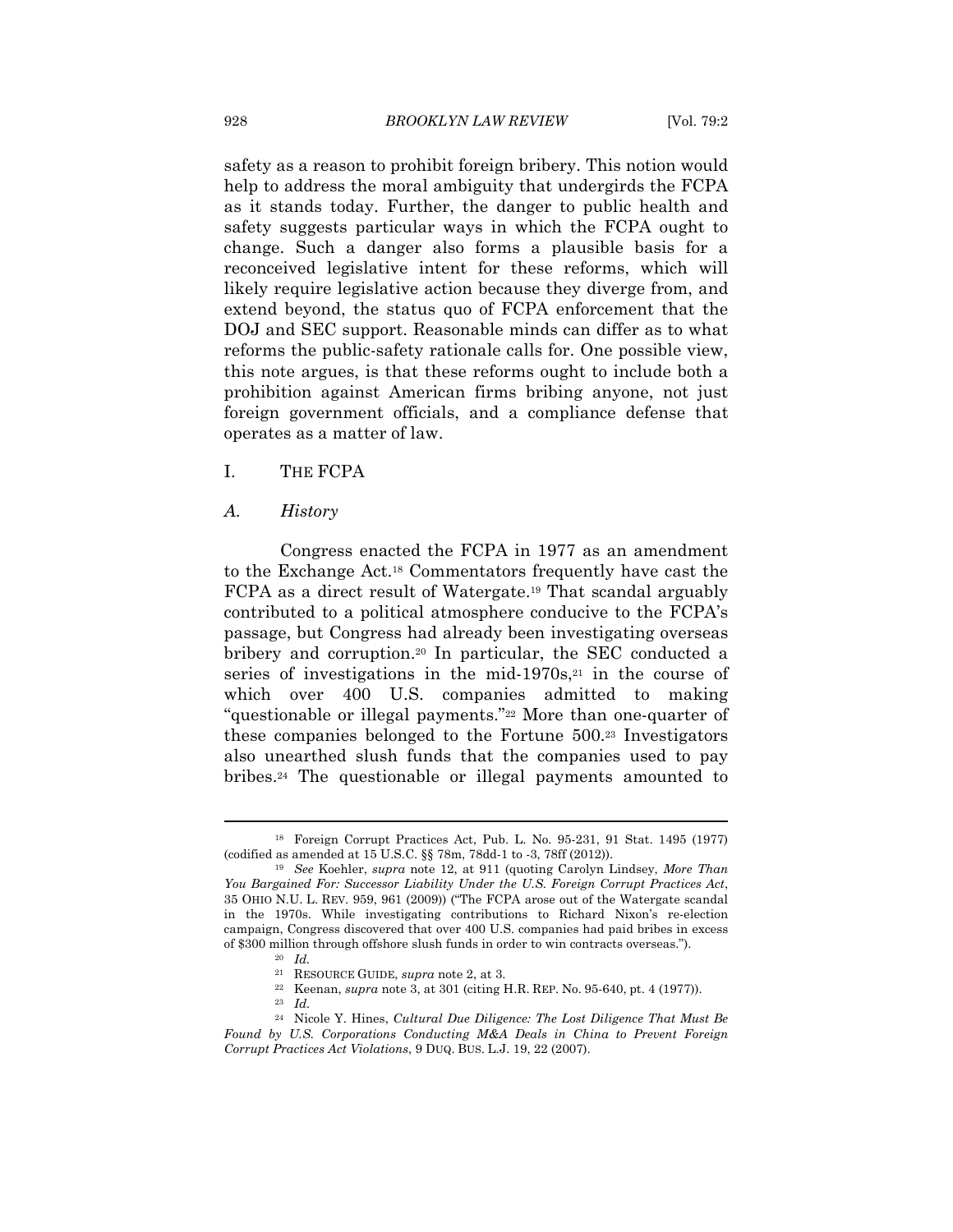more than \$300 million,<sup>25</sup> or approximately \$1.2 billion in today's dollars.26

After the FCPA was enacted, American companies immediately found themselves at a disadvantage against foreign competitors that did not face similar restrictions.27 This disadvantage persisted for much of the 1990s, when the United States was the only country to prohibit bribes to foreign government officials.28 Between April 1994 and May 1995, for example, the government documented almost 100 instances where foreign bribes affected the ability of American firms to secure contracts together worth \$45 billion.29 Moreover, foreign firms willing to engage in bribery won contracts over American firms 80% of the time.30

Congress amended the FCPA in 198831 and again in 1998.32 The summary below reflects the statute in its current form after the second set of amendments.

#### *B. Provisions*

#### 1. Anti-Bribery Provisions

The anti-bribery provisions make it unlawful for certain people and corporations to corruptly offer, give, promise to give, or authorize the giving of money or anything of value to foreign officials and other prohibited recipients to obtain or retain business.33

<sup>25</sup> H.R. REP. No. 95-640, at 4. 26 *CPI Inflation Calculator*, BUREAU LAB. STAT., http://www.bls.gov/data/ inflation\_calculator.htm (last visited Mar. 1, 2014). 27 Keenan, *supra* note 3, at 301. 28 Blake Puckett, *The Foreign Corrupt Practices Act, OPIC, and the Retreat* 

*from Transparency*, 15 IND. J. GLOBAL LEGAL STUD. 149, 150 (citing JEFFREY P. BIALOS & GREGORY HUSISIAN, THE FOREIGN CORRUPT PRACTICES ACT: COPING WITH

<sup>&</sup>lt;sup>29</sup> Marlise Simons, *U.S. Enlists Rich Nations in Move to End Business Bribes*, N.Y. TIMES, Apr. 12, 1996, at A7, *available at* http://www.nytimes.com/1996/04/12/ world/us-enlists-rich-nations-in-move-to-end-business-bribes.html. 30 Sarah C. Kaczmarek & Abraham L. Newman, *The Long Arm of the Law:* 

*Extraterritoriality and the National Implementation of Foreign Bribery Legislation*, 65 INT'L ORG. 745, 751 (2011).

<sup>31</sup> Title V of the Omnibus Trade and Competitiveness Act of 1988, Pub. L. No. 100-418, 102 Stat. 1107 (1988) (codified as amended in scattered sections of 15 U.S.C.). 32 International Anti-Bribery and Fair Competition Act of 1998, Pub. L. No.

<sup>105-366, 112</sup> Stat. 3302 (1998) (codified as amended in scattered sections of 15 U.S.C.) (implementing the Organization of Economic Cooperation and Development (OECD) Convention on Combating Bribery of Foreign Officials in International Business Transactions). 33 *Id.* §§ 78dd-1(a), 78dd-2(a), 78dd-3(a).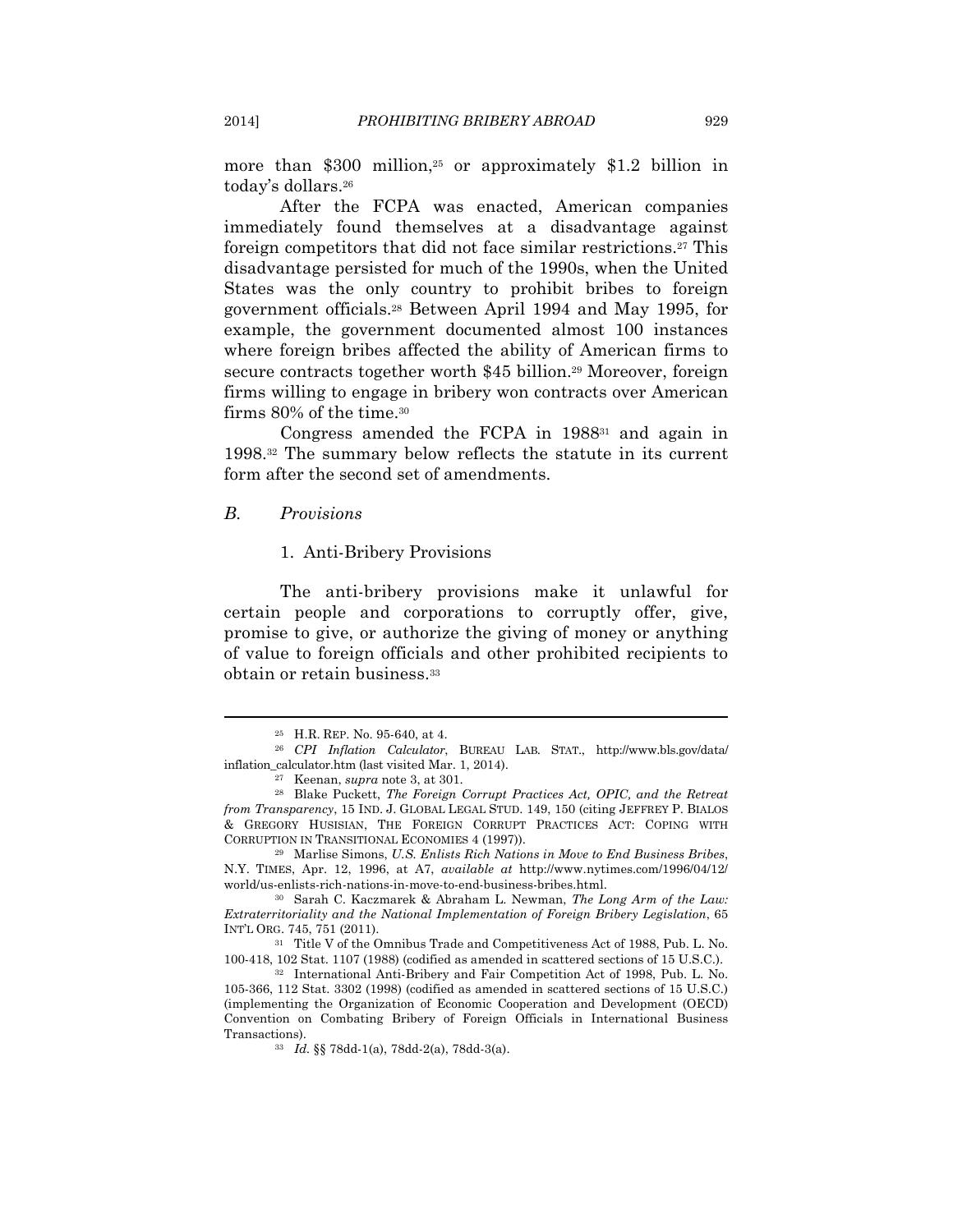As to givers of bribes, the FCPA prohibits the following classes of persons from giving, or promising to give, money or anything of value: (1) issuers<sup>34</sup>; (2) domestic concerns<sup>35</sup>; and (3) persons36 other than issuers and domestic concerns.37

As to recipients of bribes, the FCPA prohibits those subject to its provisions from giving, or offering to give, money or anything of value to the following classes of persons: (1) foreign officials38; (2) any foreign political party or party official<sup>39</sup>; (3) any candidate for political office<sup>40</sup>; (4) any official of a public international organization<sup>41</sup>; and  $(5)$  any other person who knows that the payment or promise to pay will be passed on to one of the preceding types of prohibited recipients.42

Influencing the recipient or gaining an improper advantage occurs when a person gives a gift or makes a payment for the purposes of  $(1)$  "influencing any act or decision... in [one's] official capacity<sup>"43</sup> ;(2) "inducing . . . any act in violation of [one's] lawful duty"<sup>44</sup>; (3) "securing any improper advantage"<sup>45</sup>; or (4) "inducing [the use of one's] influence . . . to affect or influence

United States," *id*. § 78dd-3(f)(1), as defined in the Immigration and Nationality Act, 8 U.S.C. 1101 (2012). Further, the 1998 amendment to the FCPA extended the antibribery provisions to apply to foreign firms and persons who engage in the proscribed conduct. RESOURCE GUIDE, *supra* note 2, at 4. 37 15 U.S.C. § 78dd-3.

- 
- <sup>38</sup> *Id.* §§ 78dd-1(a)(1), 78dd-2(a)(1), 78dd-3(a)(1). "Foreign official" is defined as:

*Id.* §§ 78dd-1(f)(1)(A), 78dd-2(h)(2)(A), 78dd-3(f)(2)(A). 39 *Id*. §§ 78dd-1(a)(2), 78dd-2(a)(2), 78dd-3(a)(2). 40 *Id.*

- 
- 
- 
- 
- <sup>41</sup> *Id.* §§ 78dd-1(f)(1)(A), 78dd-2(h)(2)(A), 78dd-3(f)(2)(A). 42 *Id.* §§ 78dd-1(a)(3), 78dd-2(a)(3), 78dd-3(a)(3). 43 *Id.* §§ 78dd-1(a)(1)-(2), 78dd-2(a) (1)-(2), 78dd-3(a)(1)-(2). 44 *Id.*
- 
- 45 *Id.*

<sup>34</sup> *Id.* § 78dd-1. "Issuers" are defined as "any company whose securities are registered in the United States or which is required to file periodic reports with the SEC," ROBERT W. TARUN, BASICS OF THE FOREIGN CORRUPT PRACTICES ACT 2 (2006), *available at* http://www.lw.com/upload/pubContent/\_pdf/pub1287\_1.pdf, or any "officer, director, employee, or agent" acting on behalf of such a company, 15 U.S.C. § 78dd-1(a).<br><sup>35</sup> 15 U.S.C. § 78dd-2. "Domestic concerns" are defined as "any individual who is

a citizen, national or resident of the United States," *id.* § 78dd-2(h)(1)(A), and "any corporation, partnership, association, joint-stock company, business trust, unincorporated organization, or sole proprietorship which has its principal place of business in the United States, or which is organized under the laws of a State of the United States or a territory, possession, or commonwealth of the United States," *id.* § 78dd-2(h)(1)(B).<br><sup>36</sup> "Persons" are defined as "any natural person other than a national of the

<sup>[</sup>A]ny officer or employee of a foreign government or any department, agency, or instrumentality thereof, or of a public international organization, or any person acting in an official capacity for or on behalf of any such government or department, agency, or instrumentality, or for or on behalf of any such public international organization.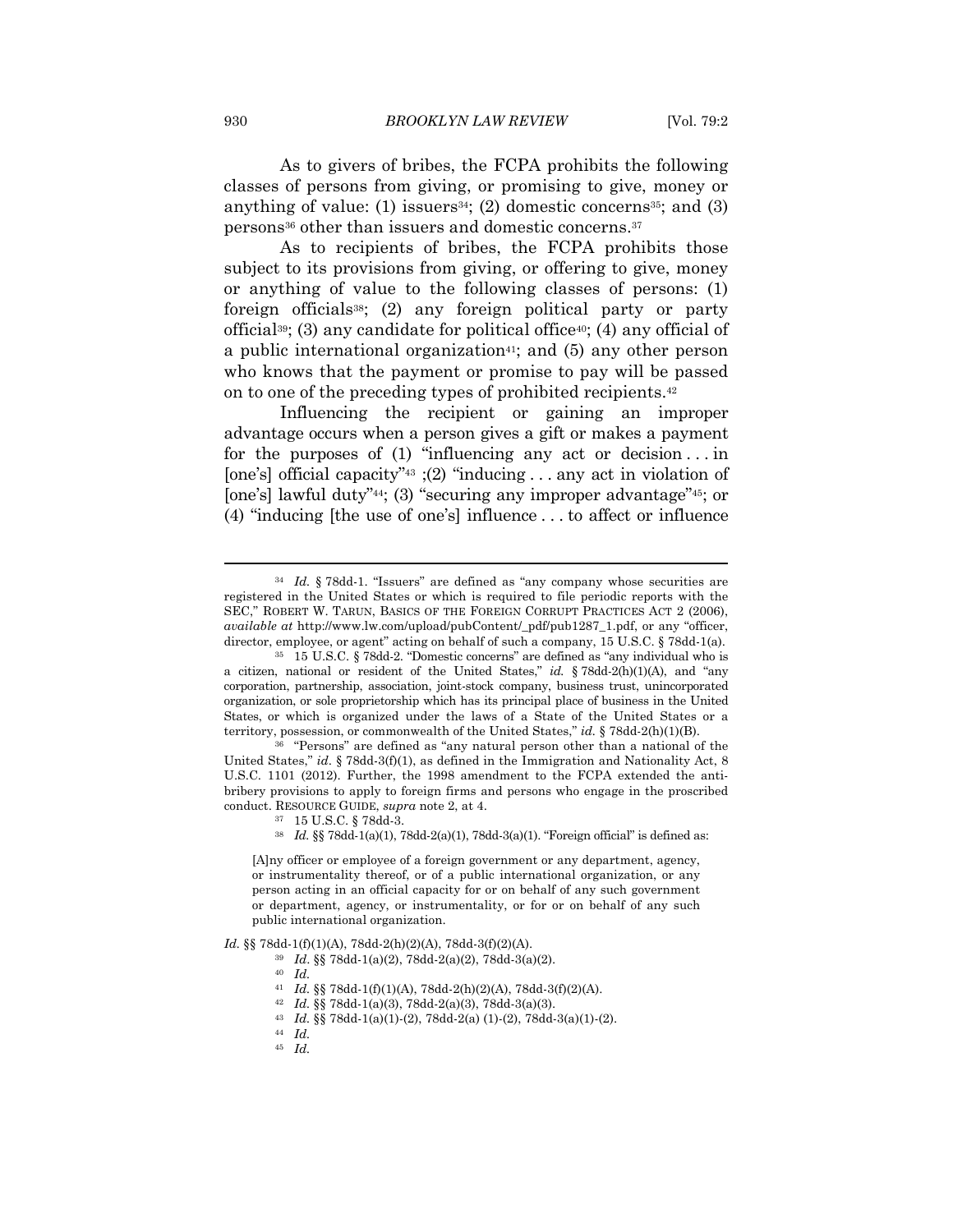any act or decision of [a foreign] government or instrumentality."46 The DOJ enforces the anti-bribery provisions through civil and criminal penalties.47

#### 2. Books and Records and Internal Controls Provisions

The FCPA imposes two categories of accounting requirements. The first category is set forth in the books and records provision, which requires issuers to "make and keep books, records,48 and accounts, which, in reasonable detail, accurately and fairly reflect the transactions and dispositions of the assets of the issuer  $\dots$ ."<sup>49</sup> "Reasonable detail" is defined as "such level of detail . . . as would satisfy prudent officials in the conduct of their own affairs."50 It is important to note that "accurately" does not require "exact precision," but the records should "reflect transactions in conformity with generally accepted accounting principles or other applicable criteria."51

The second category is set forth in the internal controls provision, which requires issuers to "devise and maintain a system of internal accounting controls sufficient to provide reasonable assurances" of compliance.52

Together, the books and records and internal controls provisions give "the SEC authority over the entire financial management and reporting requirements of publicly held United States corporations."53 The SEC enforces the books and records and internal controls provisions through civil penalties.54

#### 3. The Facilitating Payments Exception

Since its passage in 1977, the FCPA has excluded certain foreign payments from the anti-bribery provisions. The current language was added as part of the 1988 amendments.

<sup>46</sup> *Id.*

<sup>47</sup> Mike Koehler, *The Foreign Corrupt Practices Act in the Ultimate Year of Its Decade of Resurgence*, 43 IND. L. REV. 389, 395 (2010). 48 The Exchange Act defines "records" to include "accounts, correspondence,

memorandums, tapes, discs, papers, books, and other documents or transcribed information of any type, whether expressed in ordinary or machine language." 15 U.S.C. § 78c(a)(37). Adding the words "books" and "accounts" broadens the scope of the record<br>keeping required under the FCPA.  $^{49}$  15 U.S.C. § 78m(b)(2)(A).<br> $^{50}$  Id. § 78m(b)(7).

<sup>&</sup>lt;sup>51</sup> S. REP. No. 95-114, at 8 (1977).<br><sup>52</sup> 15 U.S.C. § 78m(b)(2)(B).

<sup>53</sup> SEC. v. World-Wide Coin Investments, Ltd., 567 F. Supp. 724, 746 (N.D.

Ga. 1983). 54 Koehler, *supra* note 47, at 396.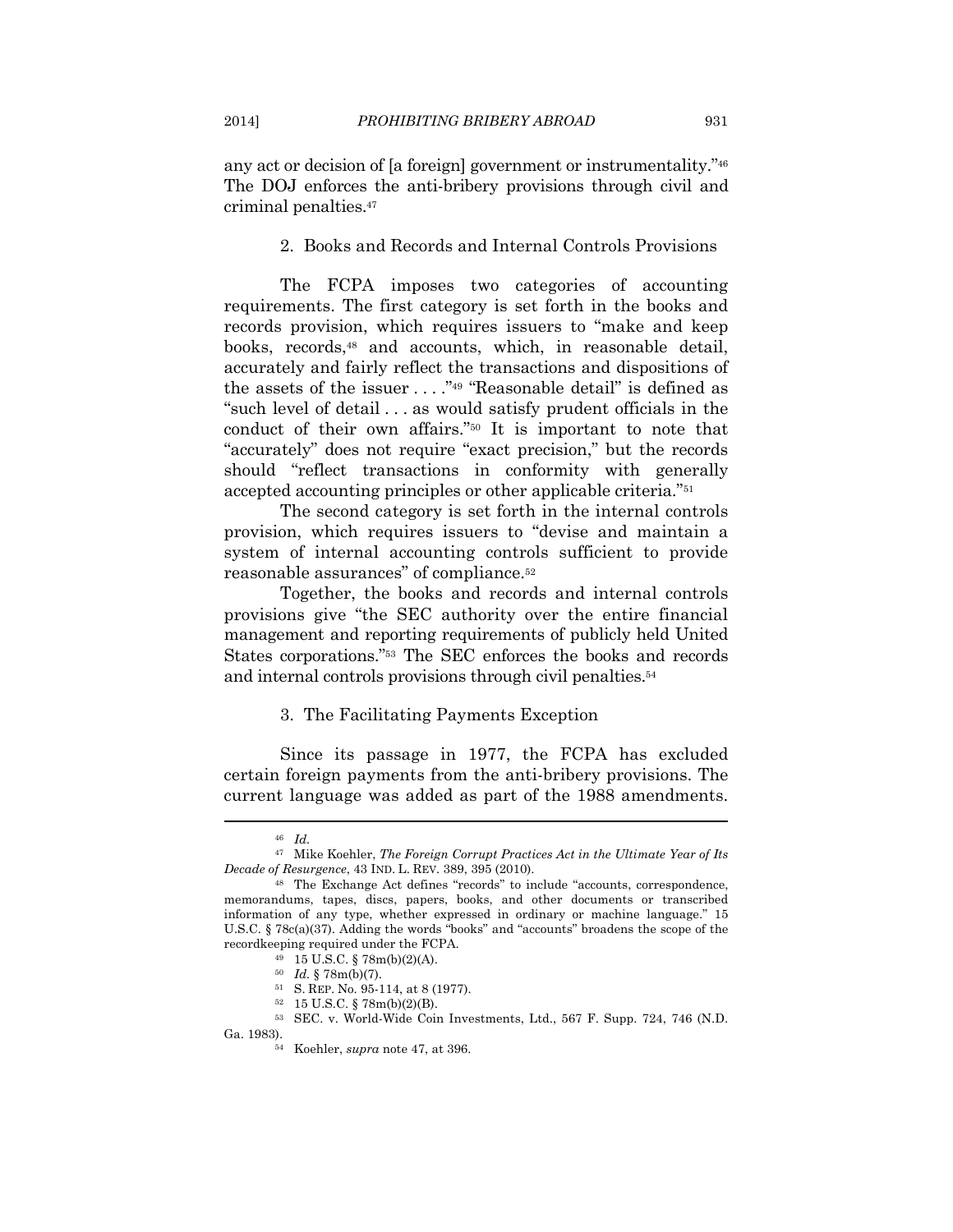When Congress enacted them, however, "[b]oth houses insisted that their proposed amendments only clarified ambiguities 'without changing the basic intent or effectiveness of the law.'"55 As such, these amendments simply made "the facilitating payments [exception] an express part of the statute."56

The statute now removes from the scope of the FCPA "any facilitating or expediting payment to a foreign official, political party, or party official the purpose of which is to expedite or to secure the performance of a routine governmental action by a foreign official, political party, or party official."57 In addition, the statute defines the term "routine governmental action" with a non-exhaustive list of exempted payments.58 But the statute provides this qualification:

[T]he term . . . does not include any decision by a foreign official whether, or on what terms, to award new business to or to continue business with a particular party, or any action taken by a foreign official involved in the decisionmaking process to encourage a decision to award new business to or continue business with a particular party.59

#### II. MORAL AMBIGUITY AND THE FCPA

This part argues that a sense of moral ambiguity and compromise surrounded the passage of the FCPA in 1977. The legislative history reveals that, in the early stages, lawmakers viewed foreign bribery as an undesirable source of conflict between the United States and foreign governments. They feared, however,

(ii) processing governmental papers, such as visas and work orders;

(v) actions of a similar nature.

<sup>55</sup> United States v. Kay, 359 F.3d 738, 750 (5th Cir. 2004) (citing S. REP. No. 100-85, at 54 (1987); H.R. REP. No. 100-40, pt. 2, at 77 (1987)).

<sup>56</sup> Diamant & Mrdjenovic, *supra* note 8, at 22. 57 15 U.S.C. §§ 78dd-1(f)(2), 78dd-2(h)(3), 78dd-3(f)(3).

<sup>58</sup> *Id.* §§ 78dd-1(f)(3)(A)(i)-(v), 78dd-2(h)(4)(A), 78dd-3(f)(4)(A). These sections of the United States Code elaborate as follows:

The term "routine governmental action" means only an action which is ordinarily and commonly performed by a foreign official in—

<sup>(</sup>i) obtaining permits, licenses, or other official documents to qualify a person to do business in a foreign country;

<sup>(</sup>iii) providing police protection, mail pick-up and delivery, or scheduling inspections associated with contract performance or inspections related to transit of goods across country;

<sup>(</sup>iv) providing phone service, power and water supply, loading and unloading cargo, or protecting perishable products or commodities from deterioration; or

<sup>59</sup> *Id.* §§ 78dd-1(f)(3)(B), 78dd-2(h)(4)(B), 78dd-3(f)(4)(B).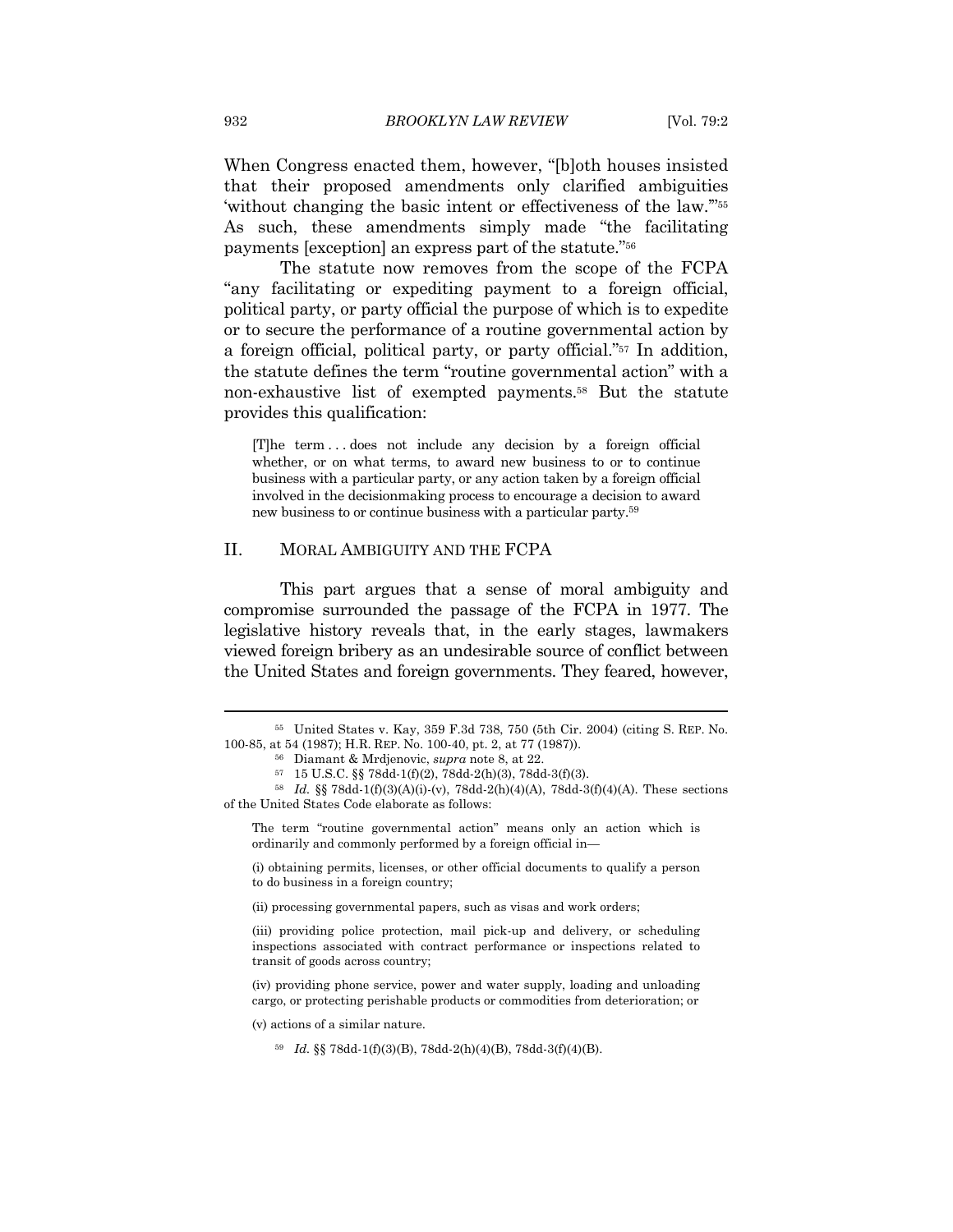that prohibiting bribery would put American firms at a disadvantage. Closer to the time the FCPA was enacted, normative rationales rejecting bribery as immoral gained prominence. Ultimately, Congress took a balanced approach that did not resolve the question of why bribery is wrong, and that recognized the necessity of limited amounts of foreign bribery.

#### *A. Arguments for and against Legislative Action*

Congress grappled over an interrelated set of considerations for and against taking legislative action. This is evident in the House report,<sup>60</sup> the Senate report,<sup>61</sup> and the House conference report<sup> $62$ </sup> associated with S. 305 and H.R. 3815, the two bills that led to the FCPA as enacted. These documents focused on the perceived moral repugnancy of bribery and are discussed below. Although this consideration was a recurring thread throughout the legislative process, foreign bribery initially was cast mainly as a foreign policy issue.

With respect to foreign policy, Congress was concerned that misconduct by American firms would affect relationships between the United States and foreign governments. Moreover, there was the worry that paying off foreign officials would harm America's standing abroad, serving as a tacit admission that capitalism was flawed or unworkable, that fair competition based on price and quality, not on greased palms, was a story for the gullible. George Ball, a Democrat, described the setback that would result from the battle for hearts and minds: "This is a problem that, like so many others, has relevance in the struggle of antagonistic ideologies; for, when our enterprises stoop to bribery and kickbacks, they give substance to the communist myth . . . that capitalism is fundamentally corrupt."63 In this way, the legislative history suggests that Congress was motivated, in part, by the goal of "promoting values and building alliances through the active, deliberate exportation of anticorruption norms."64

Running counter to arguments in favor of legislative action was an obvious danger—cracking down on foreign

<sup>60</sup> H.R. REP. No. 95-640 (1977). 61 S. REP. No. 95-114 (1977). 62 H.R. CONF. REP. No. 94-831 (1977). 63 *Foreign and Corporate Bribes: Hearings Before the Subcomm. on Banking, Hous., & Urb. Aff.*, 94th Cong. 41-42 (1976) (statement of George Ball, Lehman Brothers) (quoted in Andrew Brady Spalding, *The Irony of International Business Law: U.S. Progressivism and China's New Laissez-Faire*, 59 UCLA L. REV. 354, 373-74 (2011)). 64 Spalding, *supra* note 63, at 373.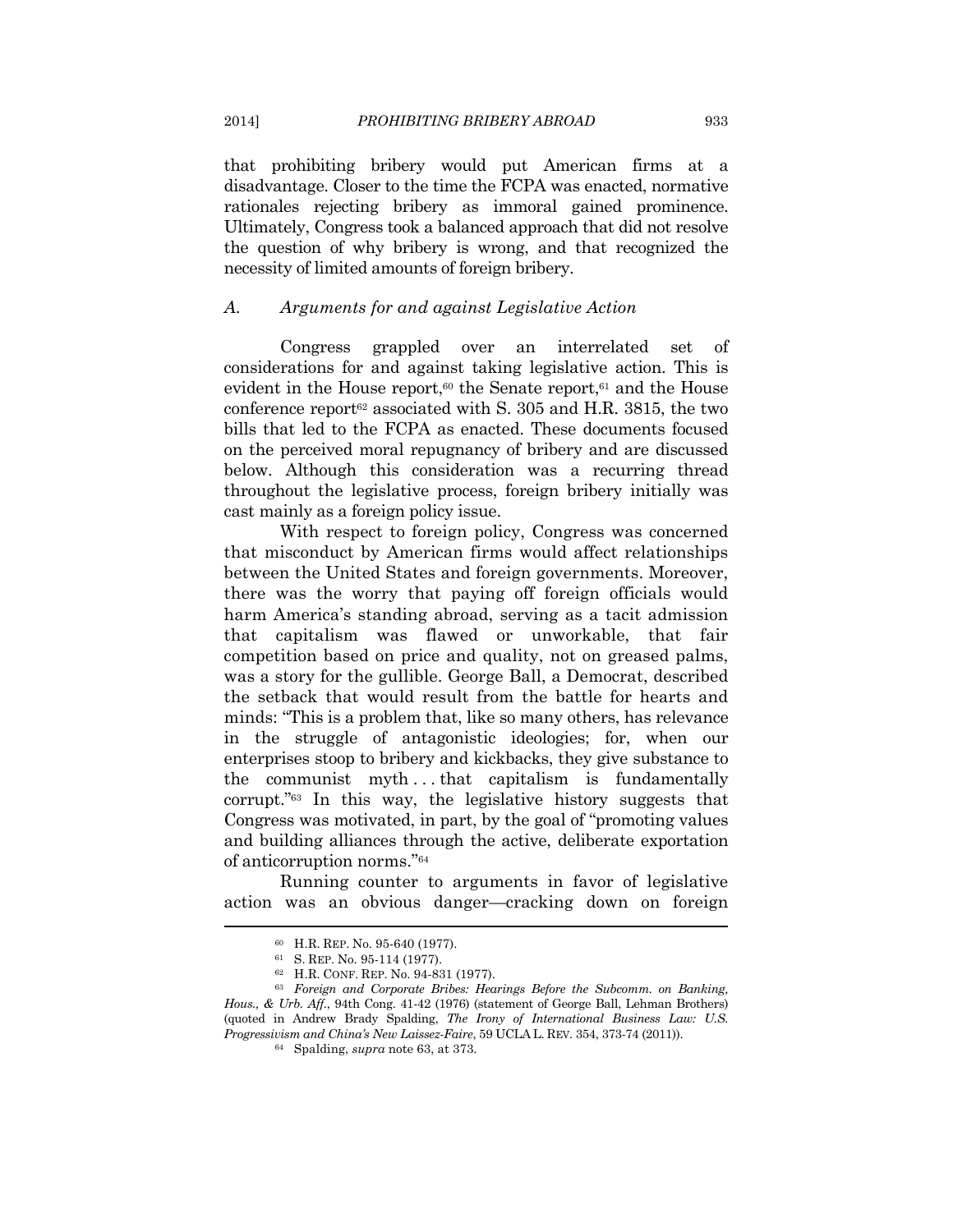bribery would handicap American firms. Other things being equal, American firms would lose out to foreign firms that had deep pockets and were willing to reach into them. This concern explains why, from the beginning, discussions concerning foreign bribery included the importance of convincing other countries to adopt similar rules. On October 6, 1975, at a hearing before the Senate Subcommittee on International Trade of the Committee on Finance, Senator Frank Church emphasized the need for an international agreement to accompany any U.S. legislation.<sup>65</sup> Several months later, before the Subcommittee on Banking, Housing, and Urban Affairs, the International Chamber of Commerce testified that without international cooperation, prohibitions on foreign bribery "could, and in some cases would, mitigate [sic] severely against U.S. business and prevent it from being able to compete effectively in quite substantial markets of the world."66

#### *B. Justifications for the FCPA as Enacted in 1977*

The legislative history most useful to understanding the FCPA as it was enacted in 1977 consists of the Senate report accompanying S. 305, the House report accompanying H.R. 3815, and President Carter's signing statement. Both reports articulate the notion that bribery has no place in business predicated on fair competition.67 Both also refer to the manner in which foreign bribery initially was framed—as a foreign policy issue.68 Specifically, the worry focused on the harm that could—and indeed, did—result to relationships between the United States and foreign governments. An oft-cited example is the revelation that Lockheed Martin had bribed foreign officials in Japan, the Netherlands, and Italy for government business.69 Understandably, the peoples of these countries reacted unfavorably to the news and placed "intense pressure" on the officials to explain themselves.70 That the company

<sup>65</sup> Senator Church disassociated himself and the subcommittee from "any desire to unfairly penalize U.S. companies in the competition for foreign markets." *Hearing Before the Subcomm. on Int'l Trade of the Comm. on Fin.*, 94th Cong. 10 (1975) (testimony of Sen.

Frank Church) (quoted in *Koehler Declaration*, *supra* note 6, at 23).<br><sup>66</sup> Foreign and Corporate Bribes: Hearings Before the Subcomm. on Banking, *Hous.*, & Urb. Aff., 94th Cong. 39, 49 (1976) (testimony of Sen. Frank Ch

<sup>&</sup>lt;sup>67</sup> See S. REP. No. 95-114, at 4 (1977); H.R. REP. No. 95-640, at 4 (1977).<br><sup>68</sup> See S. REP. No. 95-114, at 3; H.R. REP. No. 95-640, at 5.<br><sup>69</sup> Bruce W. Klaw, *A New Strategy for Preventing Bribery and Extortion in* 

*International Business Transactions*, 49 HARV. J. ON LEGIS. 303, 307 (2012). <sup>70</sup> S. REP. No. 95-114, at 3 (1977).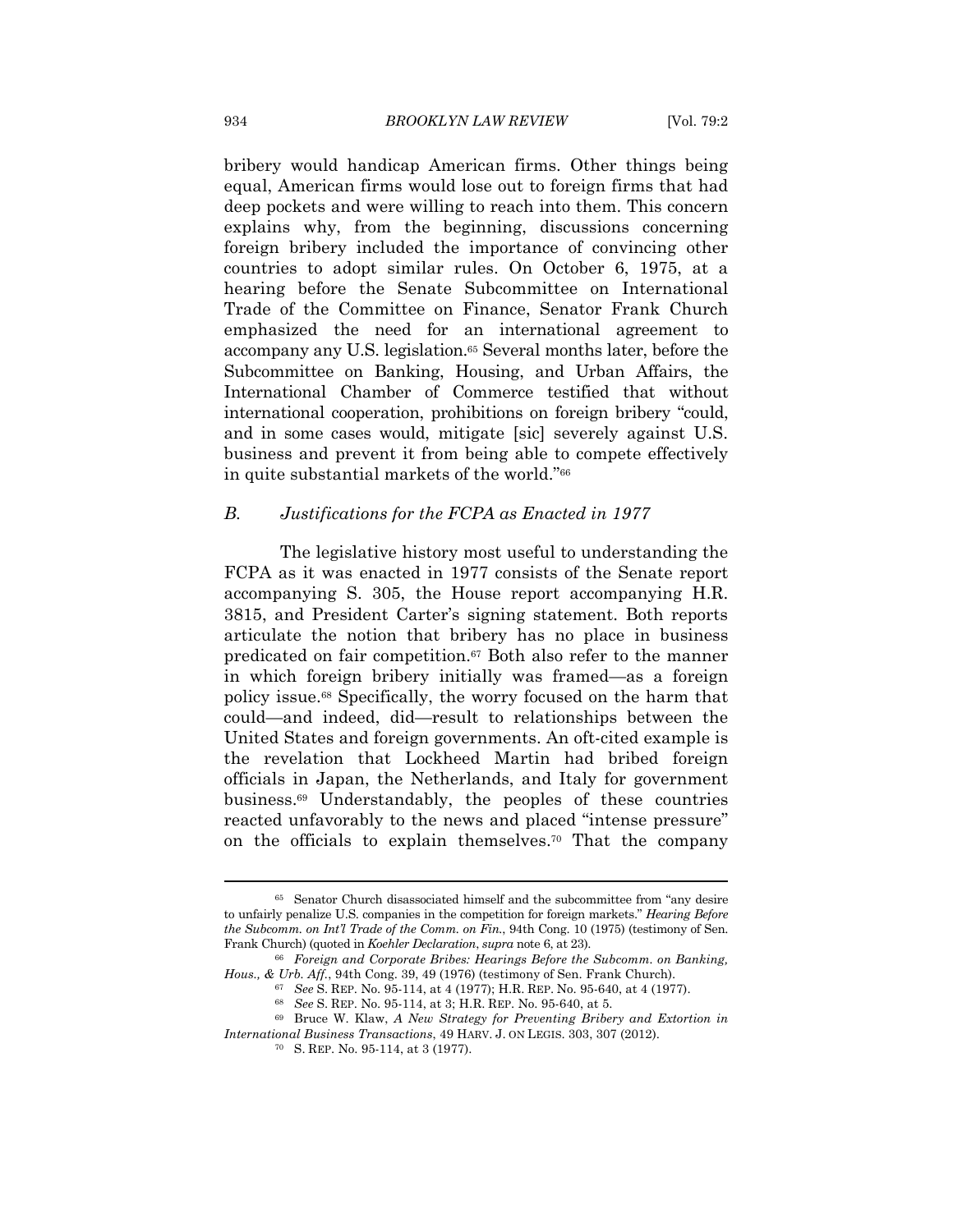involved was American led to "concomitant diplomatic problems for the United States."71

The legislative history also considers normative rationales that reject bribery as immoral. Senate report 95-114 quotes Secretary of State W. Michael Blumenthal, who testified that bribery was "morally repugnant and illegal in most countries . . . ."72 The report concludes its section on the need for legislation by stating, "[a] strong antibribery law is urgently needed to bring these corrupt practices to a halt and to restore public confidence in the integrity of the American business system."73 House report 95-640 describes the bribery of foreign officials as "unethical"74 and "counter to the moral expectations and values of the American public."75 It continues, "[foreign bribery] rewards corruption instead of efficiency and puts pressure on ethical enterprises to lower their standards or risk losing business."76 In his signing statement, President Carter wrote, "I share Congress [sic] belief that bribery is ethically repugnant and competitively unnecessary."77

#### *C. Congress's Balanced Approach and the Facilitating Payments Exception*

It is striking that the legislative history is replete with statements that bribery is wrong, but nearly devoid of explanations as to why. The quotations above are representative in that they advance a moral position that is seemingly selfevident and axiomatic. Some commentators have attributed the motivation behind passing the FCPA to the Puritan religious worldview of the settlers, which "fundamentally influenced the American sense of morality."78 Professors George and Lacey suggest that the Puritan notion equating success in business

<sup>71</sup> *Hearing Before the H. Subcomm. on Int'l Econ. Pol'y & Trade*, 95th Cong. 8 (1975) (testimony of Rep. Robert C. Eckhardt) (quoted in *Koehler Declaration*, *supra* note 6, at 81).<br><sup>72</sup> S. REP. No. 95-114, at 4.<br><sup>73</sup> *Id.* 

<sup>74</sup> H.R. REP. No. 95-640, at 4 (1977). 75 *Id.*

<sup>76</sup> *Id.* at 5. 77 Jimmy Carter, *Foreign Corrupt Practices and Investment Disclosure Bill; Statement on Signing S. 305 into Law*, 2 PUB. PAPERS 2157 (Dec. 20, 1977), *available at*  http://www.presidency.ucsb.edu/ws/index.php?pid=7036 (quoted in Koehler, *supra* note 12, at 913). 78 Barbara Crutchfield George & Kathleen A. Lacey, *A Coalition of* 

*Industrialized Nations, Developing Nations, Multilateral Development Banks, and Non-Governmental Organizations: A Pivotal Complement to Current Anti-Corruption Initiatives*, 33 CORNELL INT'L L.J. 547, 554-55 (2000).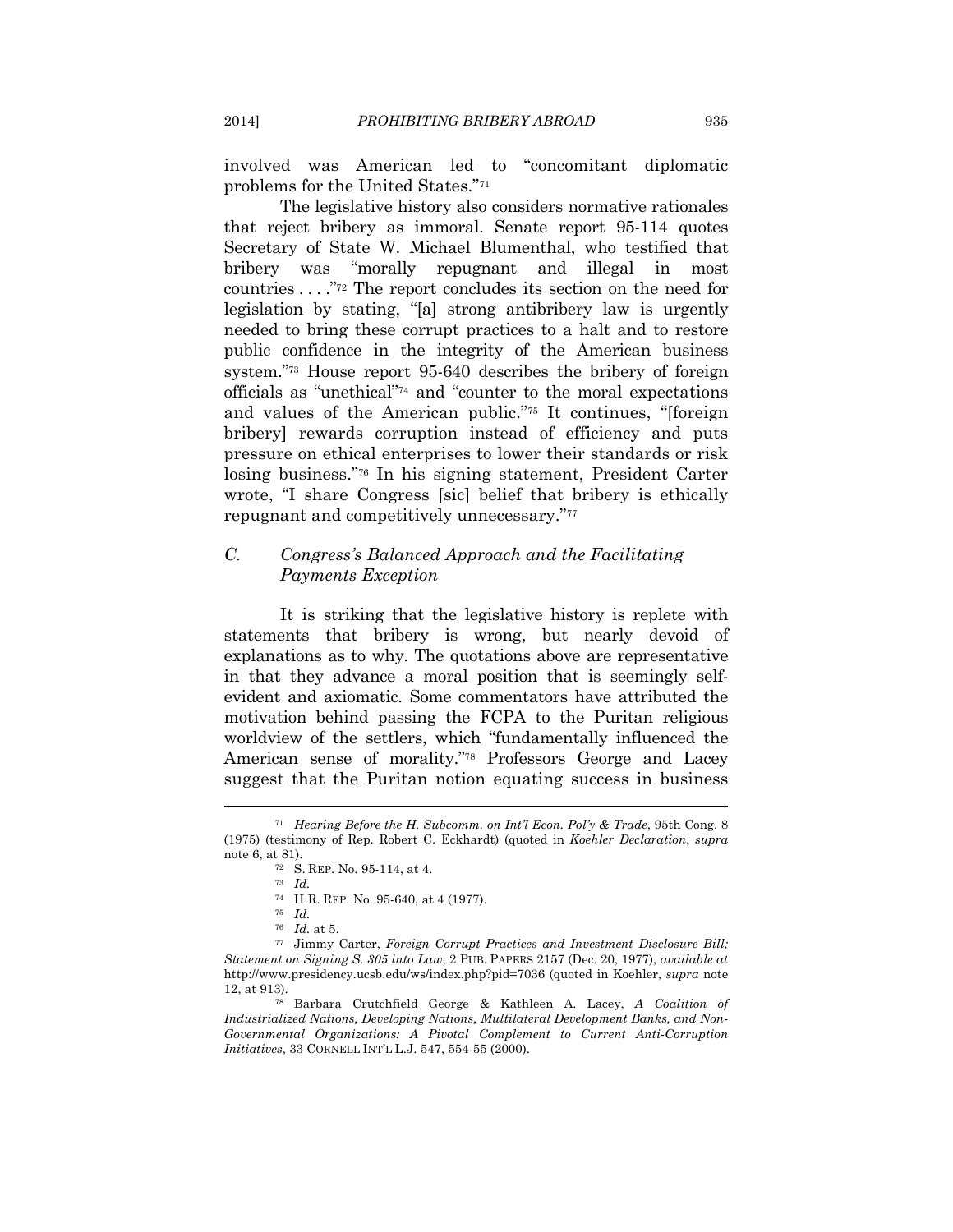with "proof of divine favor" was the underlying cause of a "righteous indignation" against those who appear not to play by the rules.79 This is a plausible explanation, but it is difficult to prove and at least one commentator is not persuaded.80

Alternatively, Congress may have believed that bribery was objectionable because of its adverse consequences. Foreign payments may be wrong because they run afoul of a certain conception of fair competition in business. Or they may be wrong because they turn friendly relationships between the United States and foreign governments into something decidedly less so. Unfortunately, there is no clear indication in the legislative history that ties the condemnations of bribery as "morally repugnant"81 to these rationales for addressing foreign bribery. Insofar as divining legislative intent, such a consequentialist view does not give a clear answer.

There are, however, reasons to believe that Congress was aware of some of the conceptual difficulties when thinking about bribery in moral terms. The first, noted above, is the lack of affirmative explanations for why bribery is wrong. The second is the recognition of how difficult it is to legislate against a phenomenon—i.e., bribery of the sort that we feel should not be permitted—whose contours are difficult to define.82

There is a third reason to believe that Congress struggled with and left unresolved the moral ambiguity surrounding bribery—the FCPA's facilitating payments exception, which permits small bribes for "routine governmental action." This is not to say that the carve-out was purely the result of conceptual confusion. Rather, the exception may best be understood as

<sup>79</sup> *Id.*

<sup>80</sup> *See* Elizabeth Spahn, *International Bribery: The Moral Imperialism Critiques*, 18 MINN. J. INT'L L. 155, 170-71 (2009) (noting that Professors George and Lacey point to no supporting evidence in the legislative debates that American Puritan ethics were a motivating factor behind the FCPA).<br><sup>81</sup> S. REP. No. 95-114, at 6 (1977).<br><sup>82</sup> Statements by William Simon, Secretary of the Treasury, before the

Senate Committee on Banking, Housing, and Urban Affairs, are illustrative. Asked by Senator Proxmire for his thoughts on S. 3133, Secretary Simon responded: "[I]t's very difficult to put it down on paper in statutory language that would not be damaging to some other legitimate things . . . . It's almost like the Justice who said that he can't define pornography, but he knows what it is when he sees it." *Koehler Declaration*, *supra* note 6, at 31 (quoting *Hearings Before the S. Comm. on Banking, Hous., & Urban Aff.*, 94th Cong. 1 (1976) (testimony of William Simon, Secretary of the Treasury)). The following month, Senator Proxmire expressed a related frustration at a hearing before the Committee on Banking, Housing, and Urban Affairs. He stated, "[S]omehow we can't bring ourselves, at least the executive branch can't seem to bring itself to a clear-cut definition of this action as illegal and then take effective action to prevent it." *Id.* at 39 (quoting *Hearings Before the S. Comm. on Banking, Hous., & Urban Aff.*, 94th Cong. 2 (1976) (testimony of Sen. William Proxmire)).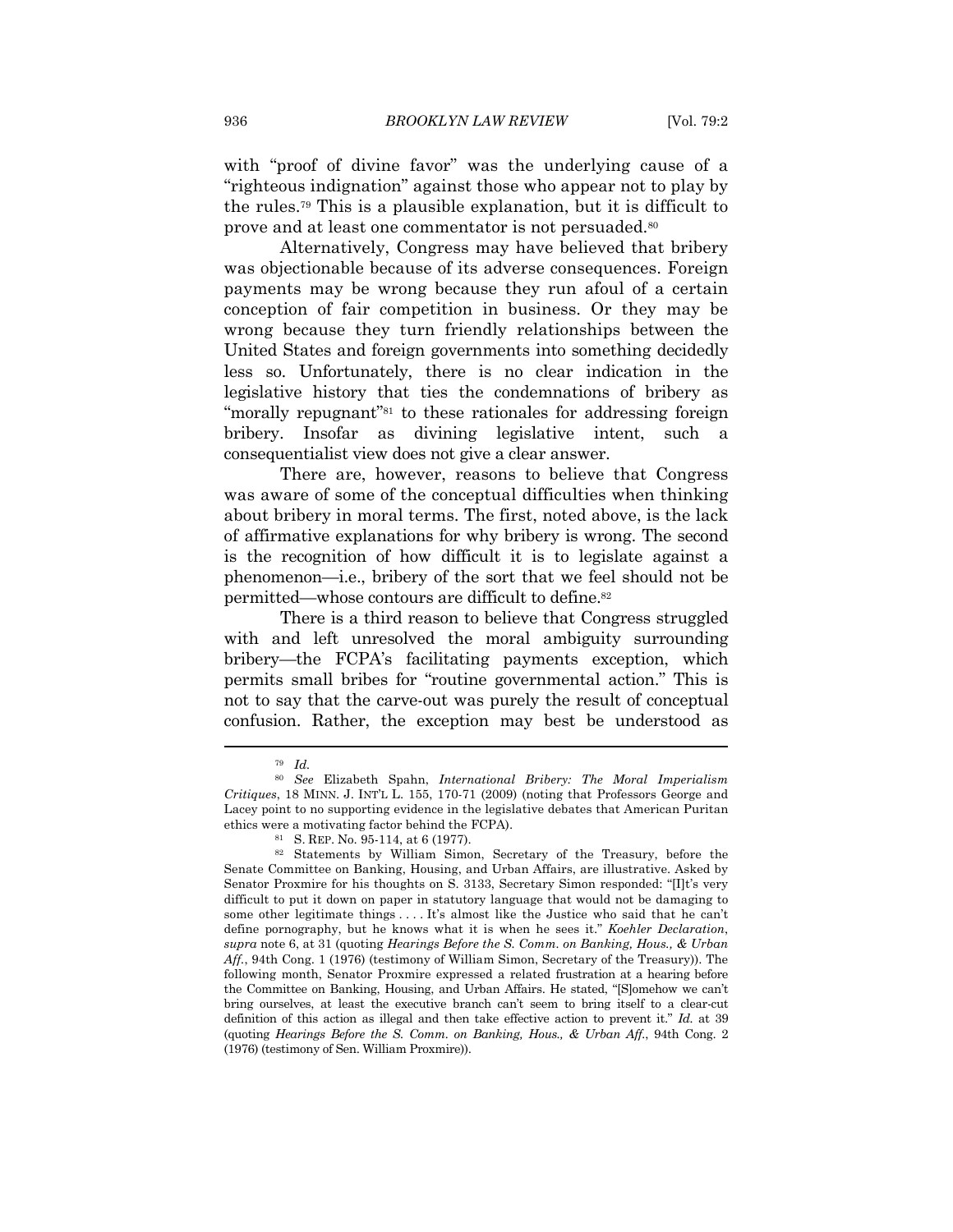stemming from three related causes—moral ambiguity surrounding bribery; a concern that the FCPA was an exercise of moral imperialism by the United States; but the belief that certain, arguably de minimis, forms of bribery were necessary for conducting business.

#### III. CHINA

This part turns to China and recognizes its importance to the United States as a trade partner and as an enormous growth market. It then describes the cultural notions of guanxi (relationships) and mianzi (social standing). Together, guanxi and mianzi emphasize the need to build personal relationships, to reciprocate in exchanging gifts and favors, and to cultivate and leverage one's reputation. Lastly, this part considers some of the ways in which Chinese culture complicates conducting business while complying with the FCPA.

#### *A. The Importance of China*

It is difficult to overstate China's importance to the United States, both as a trade partner and as an enormous growth market. China is the second-largest trade partner of the United States, surpassed only by Canada.83 In 2009, China took Germany's place as both the world's third-largest economy<sup>84</sup> and the world's largest exporter.85 The following year, China made headlines when it unseated Japan as the world's secondlargest economy, $86$  a title Japan had held for more than 40 years.87 China is predicted to become the world's largest

<sup>83</sup> *Foreign Trade—Top Trading Partners*, U.S. CENSUS BUREAU (July 2013),

<sup>&</sup>lt;sup>84</sup> Ashley Seager, *China Becomes World's Third-Largest Economy*, GUARDIAN, Jan. 14, 2009, *available at* http://www.guardian.co.uk/business/2009/jan/14/china-worldeconomic-growth. 85 *China 'Overtakes Germany as World's Largest Exporter*,' BBC NEWS (Jan.

<sup>10, 2010, 10:05</sup> GMT), http://news.bbc.co.uk/2/hi/8450434.stm. 86 David Barboza, China Passes Japan as Second-Largest Economy, N.Y.

TIMES, Aug. 15, 2010, at B1, *available at* http://www.nytimes.com/2010/08/16/business/ global/16yuan.html. 87 Justin McCurry & Julia Kollewe, *China Overtakes Japan As World's Second-*

*Largest Economy*, GUARDIAN, Feb. 14, 2011, *available at* http://www.guardian.co.uk/ business/2011/feb/14/china-second-largest-economy. But it is worth noting that "the rapid overtaking of the Japanese economy also reflects years of disappointing growth there." *China: Second in Line*, ECONOMIST FREE EXCH. BLOG (Aug. 16, 2010, 1:36 PM), http://www.economist.com/blogs/freeexchange/2010/08/china\_0.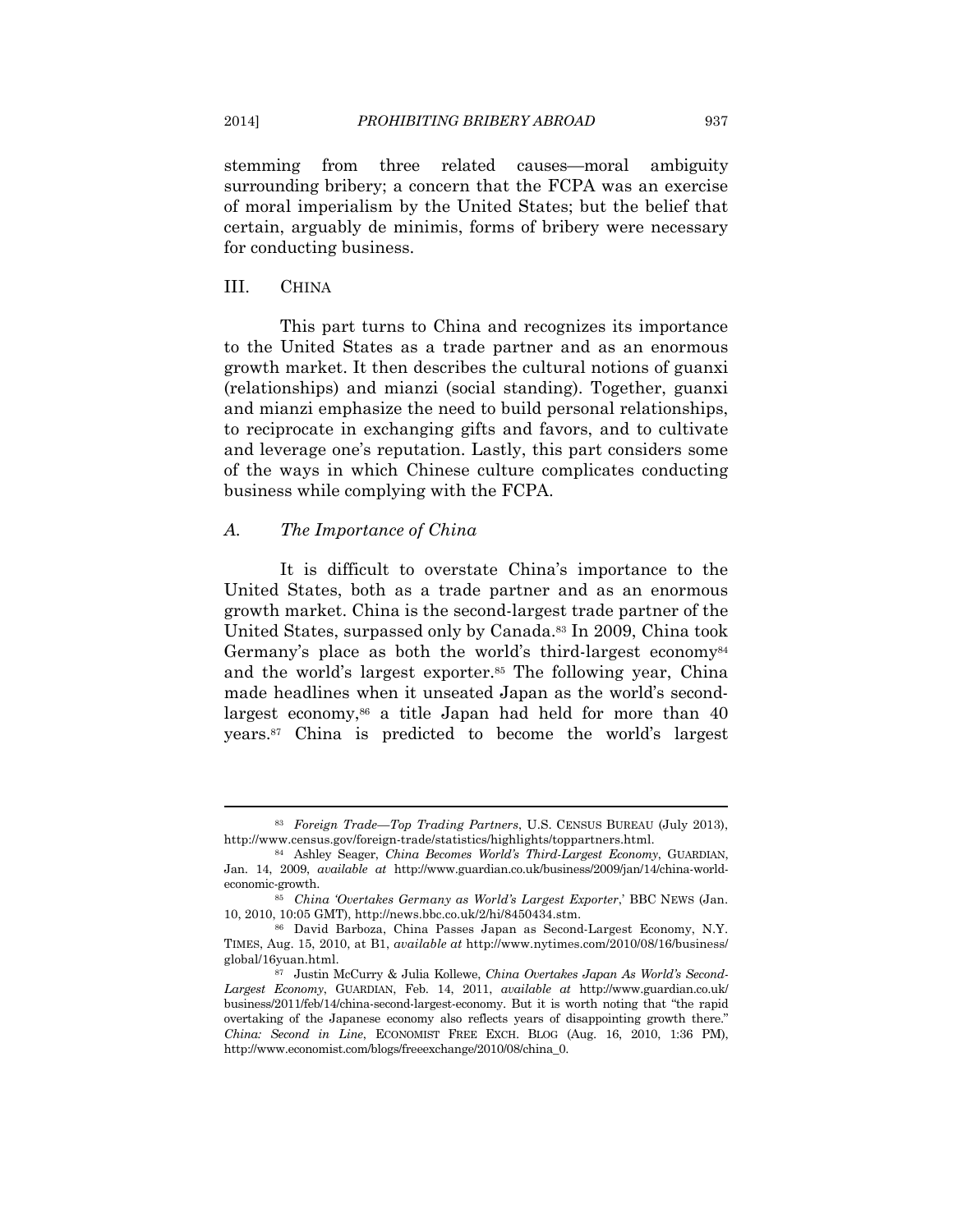importer by 2014.88 Given America's imports were six times those of China in 2000,89 this is a remarkable turnaround.

Moreover, China's retail sales could exceed America's by 2014.90 This estimate is no doubt because of the Chinese middle class, who earn between \$10,000 and \$60,000 per year.91 This demographic, estimated to include between 250 and 300 million people,92 is already roughly as large as the entire population of the United States.93 The Chinese middle class may grow to between 700 and 800 million people, or more than half of the entire population of China.94

Given the significant trade relationship between the United States and China, and the continued growth of the Chinese middle class, the Chinese market is of profound importance to American firms. Moreover, the conditions in China provide a useful stress test for the FCPA and its problematic provisions.

#### *B. How Chinese Culture Complicates FCPA Compliance*

#### 1. Guanxi

Generally, guanxi refers to informal, long-term personal relationships95 somewhat similar to the Western concepts of connections and networking.96 Guanxi can refer both to specific relationships a person has with another individual or group of individuals, and to the bundle of relationships to which a

<sup>88</sup> *Economics Focus: How to Get a Date*, ECONOMIST, Dec. 31, 2011, *available at* http://www.economist.com/node/21542155. 89 *Id.*

<sup>90</sup> *Id.*

<sup>91</sup> Tami Luhby, *China's Growing Middle Class*, CNN MONEY (Apr. 26, 2012, 6:00 PM), http://money.cnn.com/2012/04/25/news/economy/china-middle-class/index.htm (quoting one expert's view on the salary range of China's middle class).

<sup>&</sup>lt;sup>92</sup> MICHAEL ANDREW & PENG YALI, THE RISE OF THE MIDDLE CLASS IN ASIAN EMERGING MARKETS 2 (Apr. 2012), *available at* http://www.kpmg.com/CN/en/ IssuesAndInsigts/ArticlesPublications/Documents/Middle-Class-Asia-Emerging-Markets-201206-2.pdf.

<sup>93</sup> The United States Census Bureau estimated the population of the United States to be approximately 316 million in 2013. *State and County QuickFacts—USA*, U.S. CENSUS BUREAU (June 27, 2013, 1:52 PM), http://quickfacts.census.gov/qfd/states/ 00000.html. 94 Luhby, *supra* note 91. 95 Yi Zhang & Zigang Zhang, *Guanxi and Organizational Dynamics in China: A* 

*Link Between Individual and Organizational Levels*, 67 J. BUS. ETHICS 375, 375 (2006). 96 Patricia Pattison & Daniel Herron, *The Mountains Are High and the* 

*Emperor is Far Away: Sanctity of Contract in China*, 40 AM. BUS. L.J. 459, 484 (2003).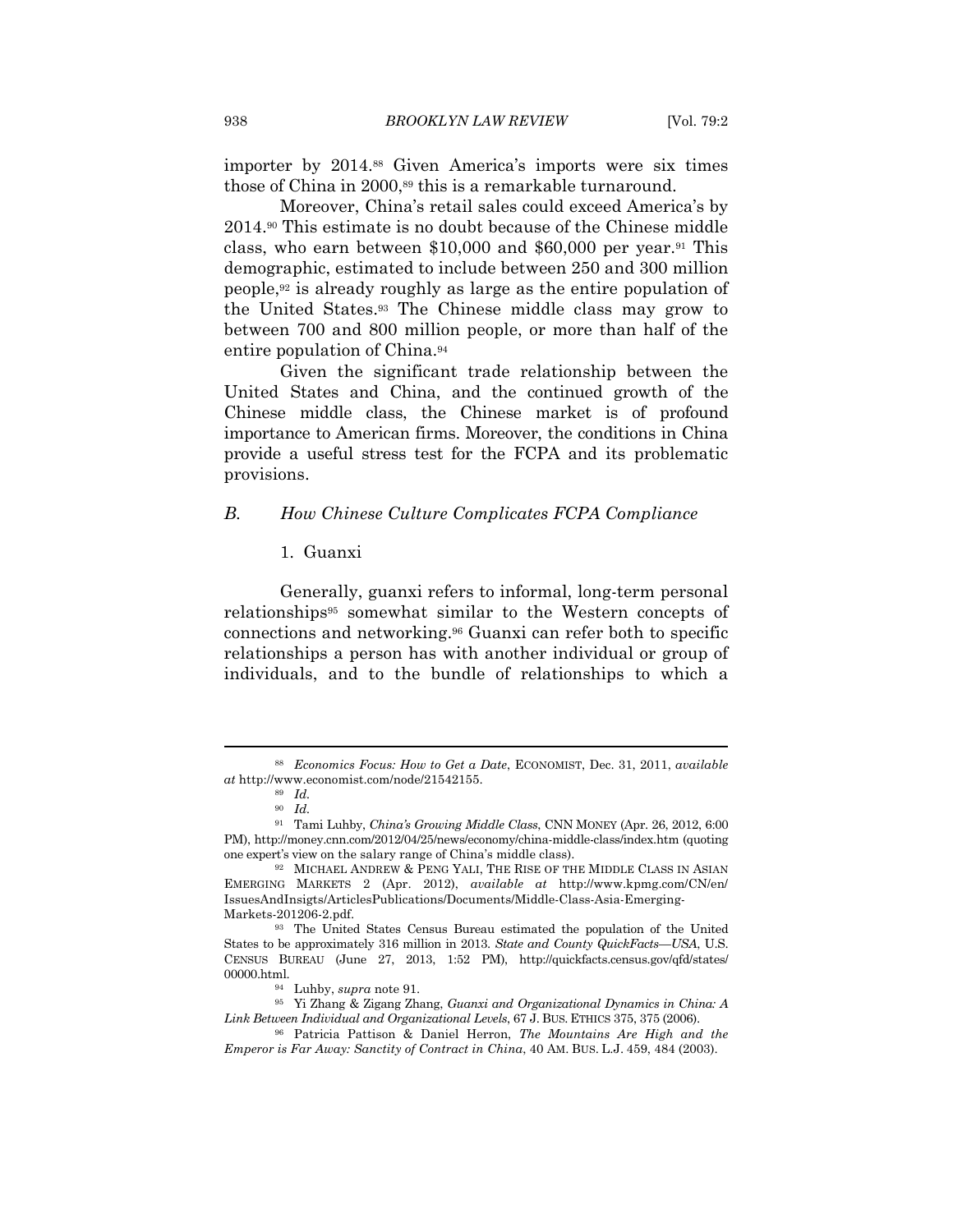person is a party, i.e., his or her "network."97 But to appreciate the breadth of guanxi, it is important to understand how it differs from networking. At its core, guanxi is a social undertaking that arises from being part of a larger society.98 The reason why guanxi pervades all aspects of Chinese society stems from its origins in Confucianism,99 which emerged between the fourth and fifth centuries B.C.100 Since that time, Confucianism as a social philosophy has espoused values of "duty, loyalty, honor, filial piety, kindness, sincerity, and respect for age and seniority."101 To this day, Confucianism endures as a principal source of community values in China.102

At a minimum, guanxi consists of "mutual obligations, assurances, and understanding."103 Often, but not always, guanxi relationships—especially those between family members, friends, and business associates—entail some measure of emotional attachment or sympathy.104 For example, the extent to which two individuals get along and find common ground can determine the strength of their guanxi.105 While emotional attachment may or may not play a role in a given guanxi relationship, the sense of mutual indebtedness that results from exchanging gifts and favors is crucial.106 Both the need to reciprocate and the fact that repayment is often unequal serve to perpetuate the relationship.107

It is common to conceive of guanxi as concentric circles that surround the individual. In the innermost circle are family members, by both marriage and birth.108 This reflects the role in Chinese culture of the family as the primary collective to which one belongs.<sup>109</sup> Beyond the innermost circle are non-

<sup>97</sup> *See Comprehensive Chinese-English Dictionary*, NCIKU, http://www.nciku.com/ search/zh/detail/关系/1305381 (last visited Mar. 1, 2014) (defining guanxi as "relationship" and "relations"). 98 *See* Jane Tung, *Guanxi and Ethics: A Study of Chinese Management* 

*Behaviour*, 9 AM. J. APPLIED SCIS. 223, 223 (2012) ("Guanxi in China is recognized as a major activity in its world of business as well as the [sic] society.").<br><sup>99</sup> Zhang & Zhang, *supra* note 95, at 378.<br><sup>100</sup> Gary Kok Yew Chan, *The Relevance and Value of Confucianism in* 

Contemporary Business Ethics, 77 J. BUS. ETHICS 347, 347 (2008).<br>
<sup>101</sup> Pattison & Herron, *supra* note 96, at 478.<br>
<sup>102</sup> Chan, *supra* note 100, at 347-48.<br>
<sup>103</sup> Seung Ho Park & Yadong Luo, *Guanxi and Organizational Dy* 

 $\label{eq:cal2} Organizational Networking in Chinese Firms, 22 STRAT. MGMT. J. 455, 455 (2001).$ <br/> $^{104}$  Chris Provis, "Guanxi" and Conflicts of Interest, 79 J. BUS. ETHICS 57, 58 (2008). Tung, supra note 98, at 224. <br> $^{105}$  Pattison & Herron, supra note 96, at 485.

<sup>107</sup> Hines, *supra* note 24, at 56. 108 *Id.*

<sup>109</sup> Pattison & Herron, *supra* note 96, at 483.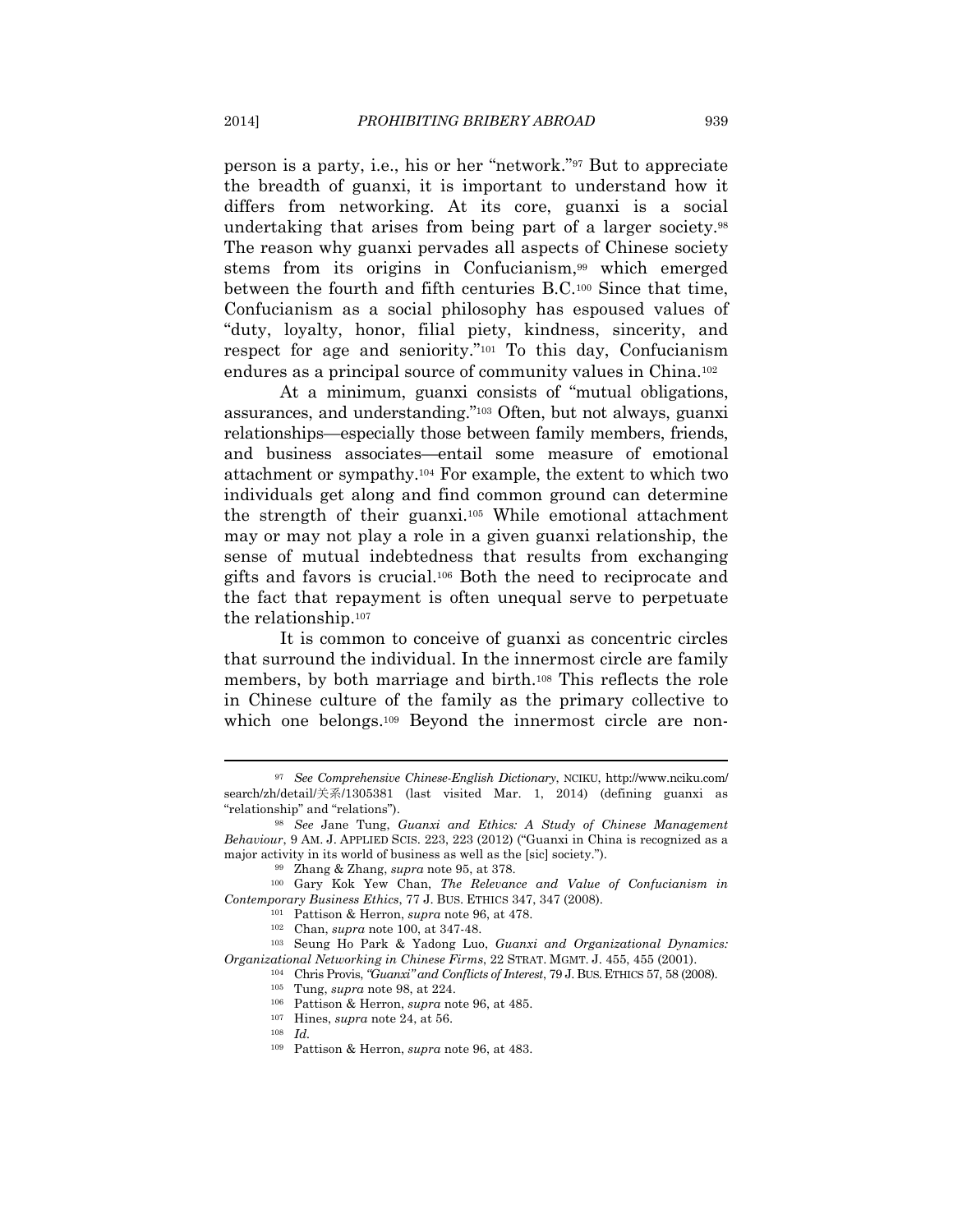family members, such as friends, acquaintances, coworkers, and business associates.110 The distance of a non-family member from the innermost circle depends on the nature of the affiliation and level of trust he or she shares with the individual.111 In the outermost circle are strangers, with whom the individual shares no guanxi.112 The Chinese generally feel no sense of obligation toward strangers.113

#### 2. Mianzi

Mianzi, which translates into English as "face,"114 refers to an individual's "public self-image."115 It is a measure of social standing116 determined by various factors, such as one's "post, credibility, reputation, power, income, or network."117 The Chinese strive to maintain mianzi in the eyes of others to enhance their "reputation, recognition, and status."118 One's success in maintaining mianzi shapes his or her ability to cultivate and grow a guanxi network.119 More broadly, each individual's relative position helps to maintain social order by indicating what is appropriate behavior for that individual.120

The concept of social currency is helpful when thinking about how mianzi operates. To the Chinese, social status is something that can be measured, at least in relative terms.<sup>121</sup> Thus, one may have "a lot of face (*mianzi da*), not much face

ANTHROPOLOGIST 45 (1944); WENSHAN JIA, THE REMAKING OF THE CHINESE CHARACTER AND IDENTITY IN THE 21ST CENTURY (2001)) ("To have a lot of face essentially means that one has high status compared to others, whereas not to have much face or to have no face means to have low status.").<br><sup>117</sup> Park & Luo, *supra* note 103, at n.1.<br><sup>118</sup> Victor P. Lau et al., *Entrepreneurial Career Success from a Chinese* 

*Perspective: Conceptualization, Operationalization, and Validation*, 38 J. INT'L BUS. STUD. 126, 137 (2007).<br>
<sup>119</sup> Park & Luo, *supra* note 103, at n.1.<br>
<sup>120</sup> Hines, *supra* note 24, at 57.<br>
<sup>121</sup> Cardon & Scott, *supra* note 115, at 12 (citing Hsien Chin Hu, *The Chinese* 

*Concepts of "Face"*, 46 AM. ANTHROPOLOGIST 45 (1944); WENSHAN JIA, THE REMAKING OF THE CHINESE CHARACTER AND IDENTITY IN THE 21ST CENTURY (2001)).

<sup>110</sup> Hines, *supra* note 24, at 56. 111 Zhang & Zhang, *supra* note 95, at 378 (citing MAYFAIR MEI-HUI YANG, GIFTS, FAVORS, AND BANQUETS: THE ART OF SOCIAL RELATIONSHIPS IN CHINA (1994)). 112 *See* Zhang & Zhang, *supra* note 95, at 378-79 (rejecting the view that one

can share guanxi with strangers because "common identity or an intermediary . . . is necessary in initiating Guanxi . . . .").<br><sup>113</sup> Hines, *supra* note 24, at 57.<br><sup>114</sup> *Id.* 

<sup>115</sup> Peter W. Cardon & James Calvert Scott, *Chinese Business Face: Communication Behaviors and Teaching Approaches*, 66 BUS. COMM. Q. 9, 9 (2003) (quoting PENELOPE BROWN & STEPHEN C. LEVINSON, POLITENESS: SOME UNIVERSALS IN LANGUAGE USAGE (2d ed. 1987)). 116 *Id.* at 12 (citing Hsien Chin Hu, *The Chinese Concepts of "Face"*, 46 AM.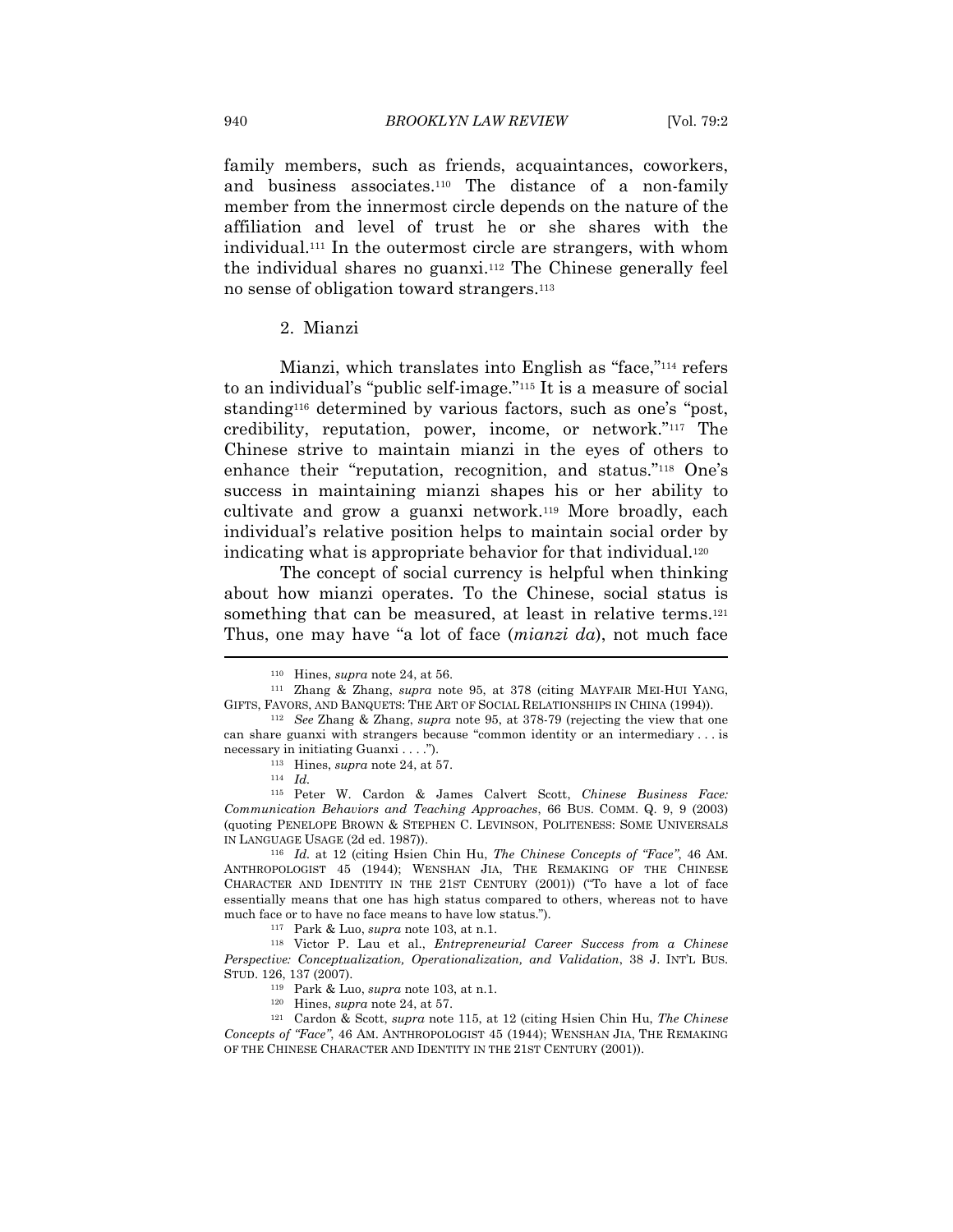(*mianzi xiao*), no face (*mei mianzi*), or more face than others (*ta de mianzi bijiao da*)."122 The currency metaphor goes further. One can gain face (*zengjia mianzi*) or lose it (*diu mianzi*).123 For example, an individual may gain face by succeeding in business or by being associated with high-status individuals.124 On the other hand, he or she may lose face by "not keeping promises, meeting expectations, or disregarding social norms."125 Examples of behavior that result in losing face include directly contradicting a superior in front of a third party, speaking out of turn, or failing to return a favor. One can also lend or borrow face (*jie mianzi*).126 For example, an individual has borrowed face when he or she receives an introduction or a favor only because someone of higher status has intervened. The Chinese also think of face as something that can be protected (*baohu mianzi*), saved (*liu mianzi*), and given (*gei mianzi*) to enhance or acknowledge the face of others.127

#### 3. The Implications of Guanxi and Mianzi for FCPA Compliance

The concepts of guanxi and mianzi, as well as other facets of Chinese culture, encourage the Chinese to maintain and foster harmony.128 The desire to avoid conflict has implications for business generally. Individuals may avoid "evaluation and constructive criticism."129 An aversion to confrontation may keep unproductive employees from being dismissed and unprofitable companies from failing.130 As mentioned above, guanxi and mianzi require a mutually shared sense of obligation to sustain relationships. Professor Potter has described the dilemma as "not merely a matter of suspending moral or legal values," but as reflecting "uncertainties and tensions as to the permissible parameters for guanxi behavior and the parameters for formal institutional behavior."131 In other words, an

<sup>126</sup> *Id.* at 13.<br><sup>127</sup> Cardon & Scott, *supra* note 115, at 14.<br><sup>128</sup> Pattison & Herron, *supra* note 96, at 488.<br><sup>129</sup> *Id.* 

<sup>122</sup> *Id.*

<sup>123</sup> *Id.*

<sup>&</sup>lt;sup>124</sup> *Id.* Hines, *supra* note 24, at 58.

<sup>130</sup> *Id.*

<sup>131</sup> Provis, *supra* note 104, at 63 (quoting P. B. Potter, *Guanxi and the PRC Legal System: From Contradiction to Complementarity*, *in* SOCIAL CONNECTIONS IN CHINA: INSTITUTIONS, CULTURE, AND THE CHANGING NATURE OF GUANXI (T. Gold et al., eds.) 179-95 (2002)).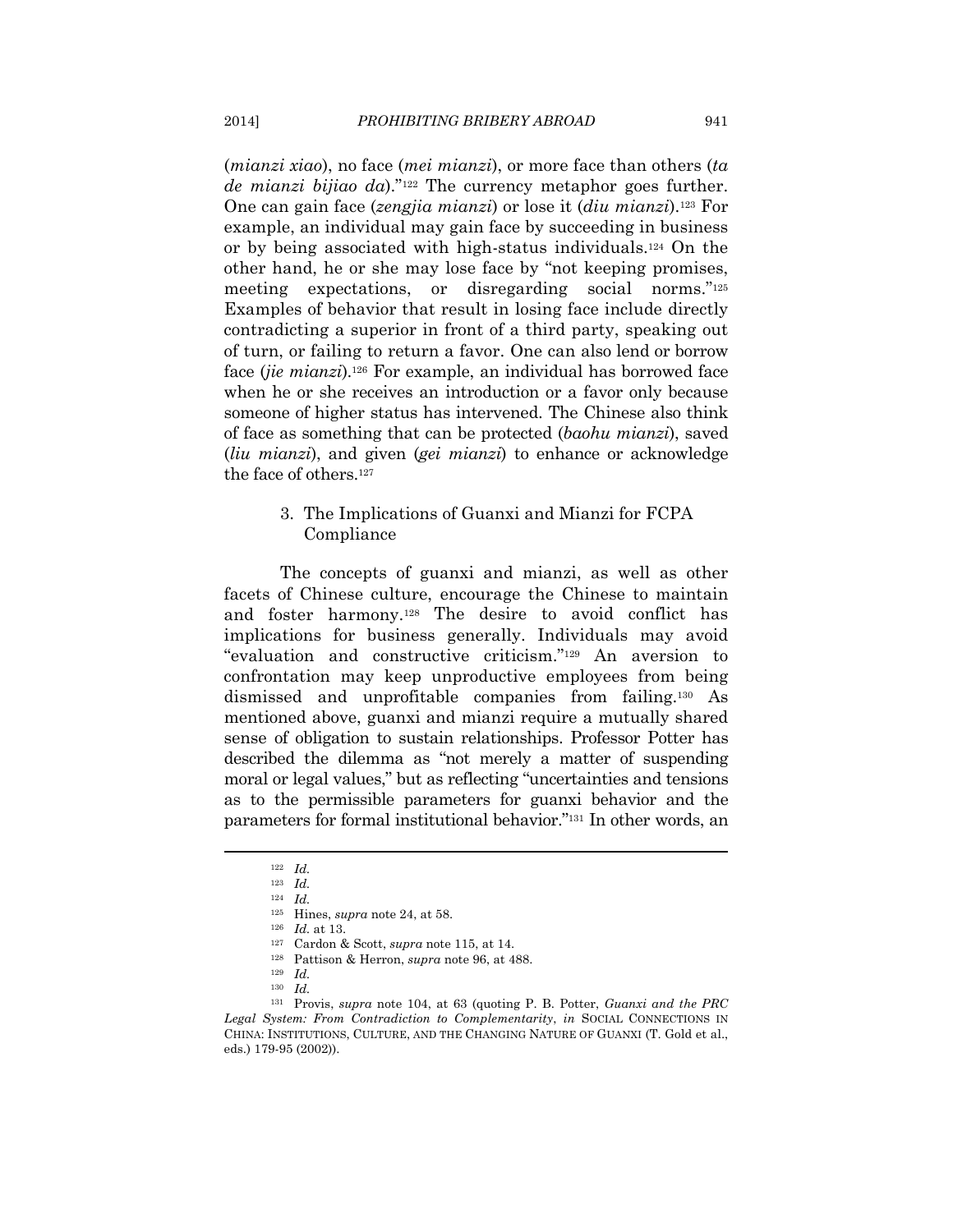important ethical question is how guanxi "obligations are related to other ethical and moral commitments people have."132

More specifically, American firms face a high risk of violating the FCPA when they try to adhere to the Chinese customs of guanxi and mianzi.133 This is in large part because "bribery is related to the gift-giving ethos in China."134 Gifts, particularly in Chinese culture, show that a relationship is valued and are expressions of respect for the recipient.135 The need for reciprocity that attaches to gift giving follows from the principle of *li*—Confucian ritual action.136 Professor Tian has suggested, however, that bringing expensive gifts to superiors to show respect or to request special privileges reflects "a transition from the ritual action 'Li' to the secular Li," i.e., a gift.137

An everyday application of these Chinese customs may easily violate the FCPA. Professor Hines describes one of these possibilities:

Imagine a scenario where *X*, an employee in a Chinese subsidiary, borrows the face of *Y*, a family member of *Z*, in order to be introduced to *Z*, a foreign official, who then offers *X* a major contract or other business deal. However, in order to [sic] for the deal to go through, *Z* insists that *X* pay *Y* a large "service fee." In China, such a payment is viewed as maintaining and building guanxi (network/connections). However, under the FCPA a violation has occurred because *X*, an employee in a Chinese subsidiary, has bribed a foreign official, *Z*. Even though *Z* did not receive the payment himself, he received a benefit from *Y* receiving the payment. Thus, *Z* has received a "thing of value" under the Act.138

#### IV. RECENT ENFORCEMENT ACTIONS IN CHINA

To elaborate on the preceding discussion of guanxi and mianzi, this part provides concrete examples of behavior that is common when doing business in China, but that violates the FCPA. The case studies concern three U.S. companies with Chinese subsidiaries—Eli Lilly and Company, International Business Machines Corporation, and Maxwell Technologies, Inc. The DOJ, the SEC, or both have charged these companies

<sup>132</sup> *Id*. at 58. 133 Hines, *supra* note 24, at 21-22. 134 Qing Tian, *Perception of Business Bribery in China: The Impact of Moral Philosophy*, 80 J. BUS. ETHICS 437, 438 (2008).<br><sup>135</sup> *Id.* at 443.<br><sup>136</sup> *Id.* (citing QING TIAN, A TRANSCULTURAL STUDY OF ETHICAL PERCEPTIONS

AND JUDGMENTS BETWEEN CHINESE AND GERMAN BUSINESSMEN (2004)). 137 *Id.*

<sup>138</sup> Hines, *supra* note 24, at n.190.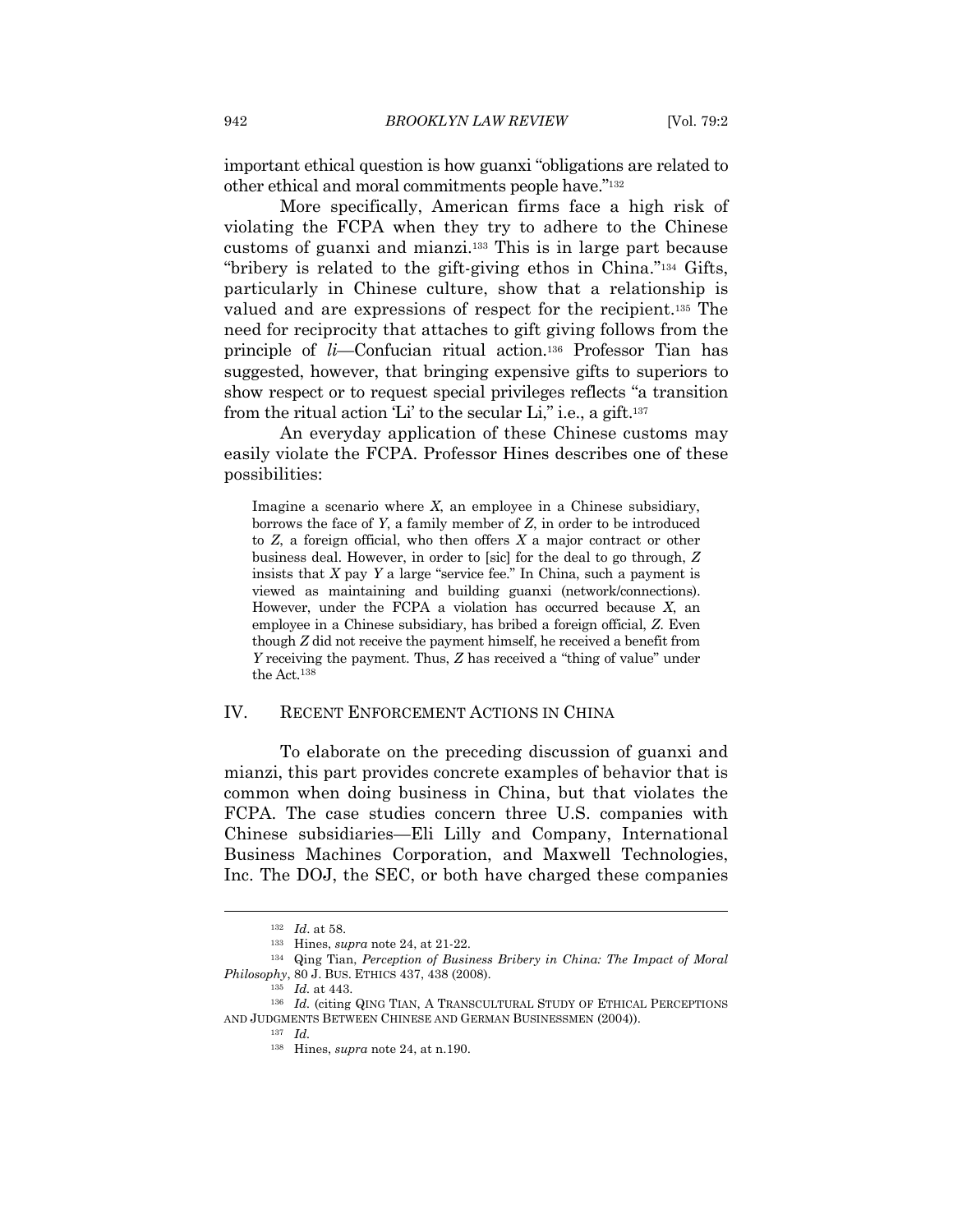and/or their subsidiaries with violating the anti-bribery, books and records, and internal controls provisions of the FCPA, and Section 13(a) of the Exchange Act. These case studies form part of the trend, in recent years, of China being a "significant demand-side country" for FCPA violations.139 Indeed, nearly one-third of FCPA enforcement actions in 2012 involved improprieties in China.140

#### *A. Eli Lilly and Company*

Eli Lilly and Company (Lilly) operates in more than 143 countries141 and manufactures drugs for treating, among other things, diabetes,<sup>142</sup> pancreatic cancer,<sup>143</sup> and osteoporosis.<sup>144</sup> From 2000 to 2009, Lilly foreign subsidiaries made improper payments not only in China, but also in Brazil, Poland, and Russia.145 In China, Lilly has a wholly owned subsidiary (Lilly-China) whose sales representatives targeted governmentemployed health-care providers.146

Between 2006 and 2009,147 there were widespread and repeated instances of Lilly-China employees submitting false expense reports and then using the reimbursed amounts to pay for improper gifts and benefits.148 The recipients were primarily government-employed physicians,149 who received wine, specialty foods, jewelry, cosmetics, meals, and visits to bathhouses and karaoke bars.150 In addition, government officials who could improve sales in China by placing Lilly products on "government reimbursement lists" received cigarettes, meals, and spa

<sup>139</sup> SHEARMAN & STERLING LLP, FCPA DIGEST: RECENT TRENDS AND PATTERNS IN THE ENFORCEMENT OF THE FOREIGN CORRUPT PRACTICES ACT 7 (2012), *available* at http://www.shearman.com/files/Publication/bb1a7bff-ad52-4cf9-88b9-9d99e001dd5f/ Presentation/PublicationAttachment/6ec0766a-25aa-41ec-8731-041a672267a6/FCPA-Digest-Trends-and-Patterns-Jan2012.pdf. 140 GIBSON, DUNN & CRUTCHER LLP, <sup>2012</sup> YEAR-END FCPA UPDATE 25

<sup>(2013),</sup> *available at* http://www.gibsondunn.com/publications/Documents/ 2012YearEndFCPAUpdate.pdf.<br><sup>141</sup> Complaint ¶ 5, SEC v. Eli Lilly & Co., No. 1:12-cv-02045 (D.D.C. Dec. 20,

<sup>2012),</sup> *available at* http://www.sec.gov/litigation/complaints/2012/comp-pr2012-273.pdf. 142 *See Human*, Eli Lilly & Co., http://www.lilly.com/products/human/Pages/

human.aspx (last visited Mar. 1, 2014). 143 *See* GEMZAR, http://pi.lilly.com/us/gemzar.pdf (last visited Mar. 1, 2014). 144 *See About Forteo*, FORTEO, http://www.forteo.com/Pages/osteoporosis-

medication.aspx (last visited Mar. 1, 2014).<br>
<sup>145</sup> Complaint ¶¶ 1-2, SEC v. Eli Lilly & Co., No. 1:12-cv-02045.<br>
<sup>146</sup> *Id.* ¶ 16.<br>
<sup>147</sup> *Id.* ¶ 17.<br>
<sup>147</sup> *Id.* ¶ 17-20.<br>
<sup>148</sup> *Id.* ¶ 17-19.<br>
<sup>149</sup> *Id.* ¶ 17-19.<br>
<sup>15</sup>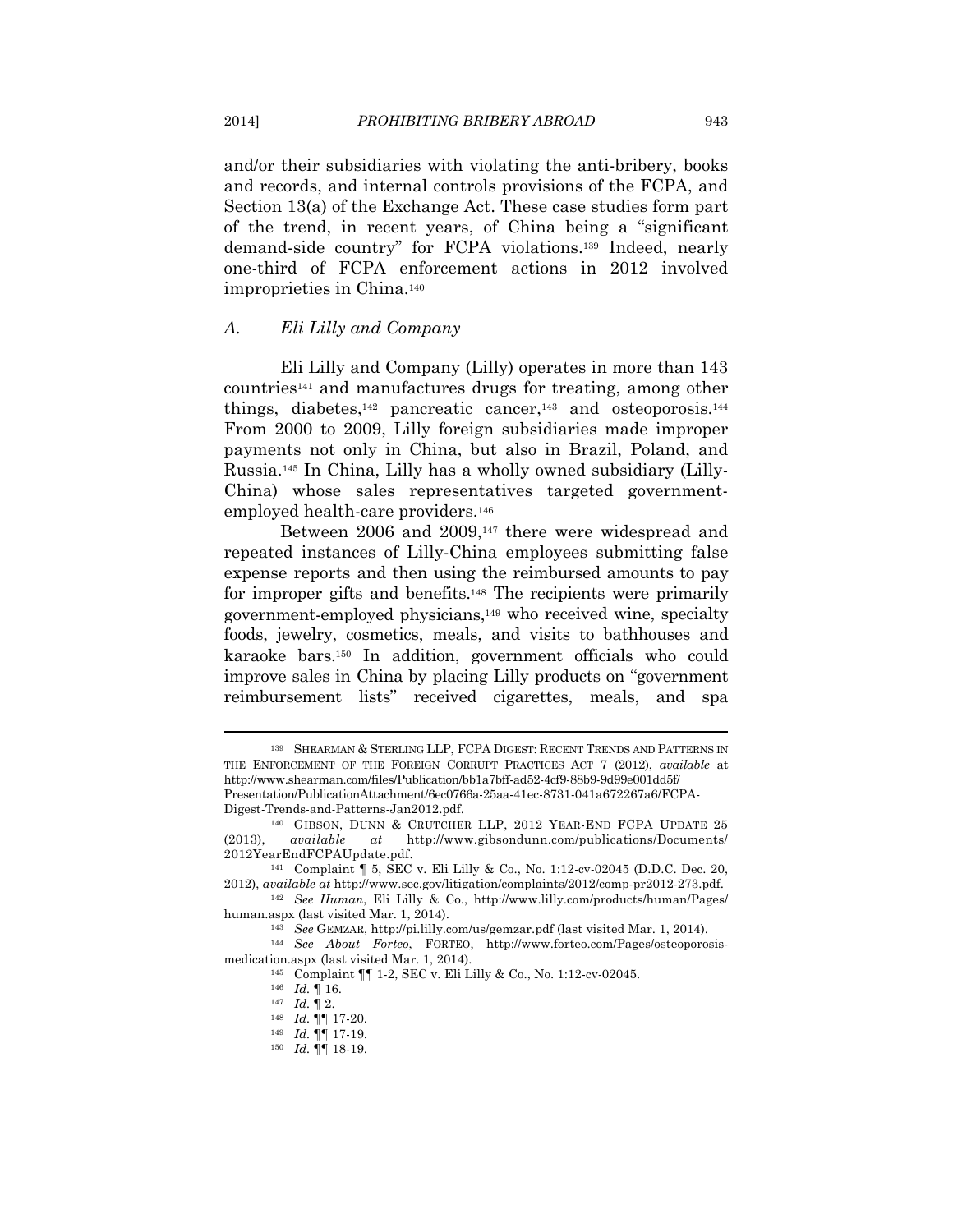treatments.151 In response, Lilly has dismissed or disciplined employees who engaged in this prohibited conduct.152

As a result of these improprieties, the SEC charged Lilly-China with violating the books and records provision by falsifying expense reports and then using the reimbursed amounts to pay for perquisites.153 The SEC also charged Lilly with violating the internal controls provision, which requires the company to "devise and maintain an adequate system of internal accounting."154 First, the SEC alleged, Lilly relied on written assurances from Lilly-China employees that they were not giving improper gifts to obtain or retain business.155 Second, Lilly's audit department lacked procedures for ensuring that foreign transactions complied with the FCPA.156

Without admitting to wrongdoing, Lilly "consented to the entry of a final judgment permanently enjoining the company from violating the ... books and records<sup>[]</sup> and internal control[] provisions of the FCPA."157 Moreover, Lilly agreed to disgorge approximately \$13.9 million in ill-gotten gains, pay approximately \$6.7 million in prejudgment interest, and pay a penalty of \$8.7 million.158

#### *B. International Business Machines Corporation*

International Business Machines Corporation (IBM) is a multinational technology and consulting company operating in more than 170 countries.159 IBM manufactures, configures, and sells a variety of products, which include IT infrastructure services, enterprise-level software, point-of-sale retail systems, semiconductors, and data storage products.<sup>160</sup> IBM (China) Investment Company Limited and IBM Global Services (China) Co., Ltd. (collectively, IBM-China) are wholly owned subsidiaries of IBM.161 From 2004 to 2009,162 employees of IBM-China created

159 IBM, 2012 ANNUAL REPORT 25 (2012), *available at* http://www.ibm.com/ annualreport/2012/bin/assets/2012\_ibm\_annual.pdf.<br><sup>160</sup> *Id.* at 21-24.<br><sup>161</sup> Complaint ¶ 3, SEC v. IBM Corp., No. 1:11-cv-00563 (D.D.C. Mar. 18,

<sup>151</sup> *Id.* ¶ 20.<br>
<sup>152</sup> *Id.* ¶ 21.<br>
<sup>153</sup> *Id.* ¶ 45.<br>
<sup>154</sup> *Id.* ¶ 45.<br>
<sup>156</sup> *Id.* ¶ 45.<br>
<sup>156</sup> *Id.* ¶ 46.<br>
<sup>156</sup> *Id.* ¶ 46.<br>
<sup>157</sup> Press Release, U.S. Sec. & Exch. Comm'n, SEC Charges Eli Lilly and Company with FCPA Violations (Dec. 20, 2012), *available at* http://www.sec.gov/News/ PressRelease/Detail/PressRelease/1365171487116. 158 *Id.*

<sup>2011),</sup> *available at* http://www.sec.gov/litigation/complaints/2011/comp21889.pdf.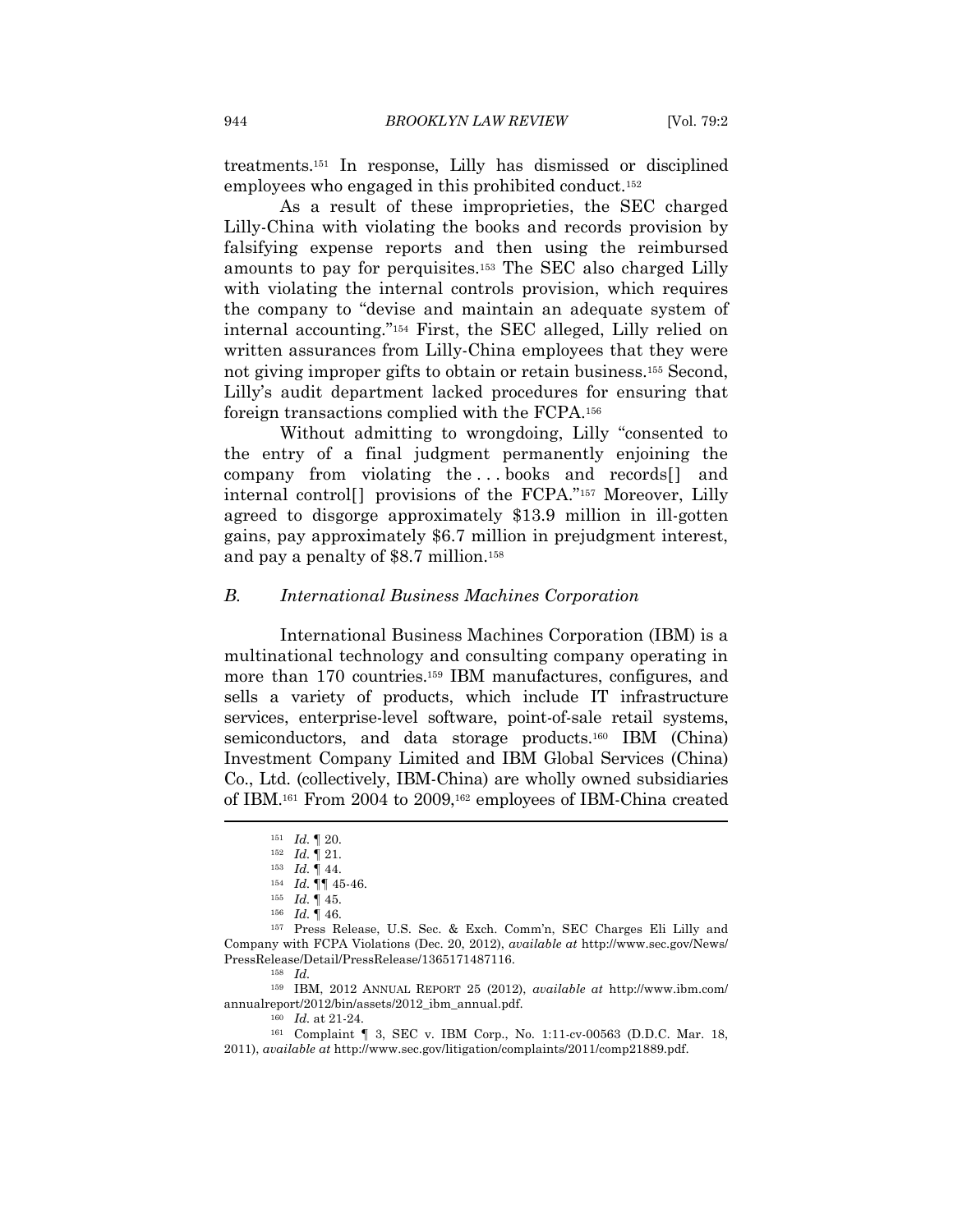slush funds, some at local travel agencies to pay for overseas trips, and others to provide improper gifts, such as cash payments and consumer electronics.163 Chinese government officials received both overseas trips and improper gifts.164 IBM-China entered into contracts with "government-owned or controlled customers in China" to provide training on how to use IBM hardware and software.<sup>165</sup> IBM held some of this training offsite.166 Certain trips deviated from preapproved itineraries, which detailed a trip's business purpose and "sightseeing and entertainment activities."167 Other trips did not have preapproved itineraries at all, and had little to no business content or provided per diem payments.168

The SEC charged IBM "with violating the books and records and internal control provisions of the . . . FCPA."169 During the period in question, IBM had policies prohibiting bribery and addressing FCPA compliance.170 But on more than 100 occasions, trips that did not follow preapproved itineraries or were otherwise objectionable somehow escaped detection.171 In this manner, "IBM failed to devise and maintain a system of internal accounting controls sufficient to provide reasonable assurances, among other things, that . . . transactions were executed in accordance with management's general or specific authorization . . . ."172 IBM-China also designated certain travel agents as "authorized training providers" and paid them for "training services."173 These sums paid for trips that lacked preapproved itineraries.174 The SEC alleged that IBM-China violated the books and records provision by recording improper payments as legitimate business expenses.175

Like Lilly, IBM did not admit to wrongdoing and "consented to the entry of a final judgment that permanently enjoins the company from violating the books and records and

 $\overline{a}$ 

175 *Id.* ¶ 6.

<sup>162</sup> *Id.* ¶ 3. 163 *Id.* ¶ 32. 164 *Id.*

<sup>165</sup> *Id.* ¶ 33. 166 *Id.*

<sup>167</sup> *Id.* <sup>1</sup>¶33-34<br><sup>168</sup> *Id.* <sup>¶</sup> 34.<br><sup>169</sup> Press Release, U.S. Sec. & Exch. Comm'n, IBM to Pay \$10 Million in Settled FCPA Enforcement Action (Mar. 18, 2011), *available at* http://www.sec.gov/ litigation/litreleases/2011/lr21889.htm. 170 Complaint ¶ 4, SEC v. IBM Corp., No. 1:11-cv-00563. 171 *Id.* ¶ 34. 172 *Id.* ¶ 40. 173 *Id.* ¶ 34. 174 *Id.*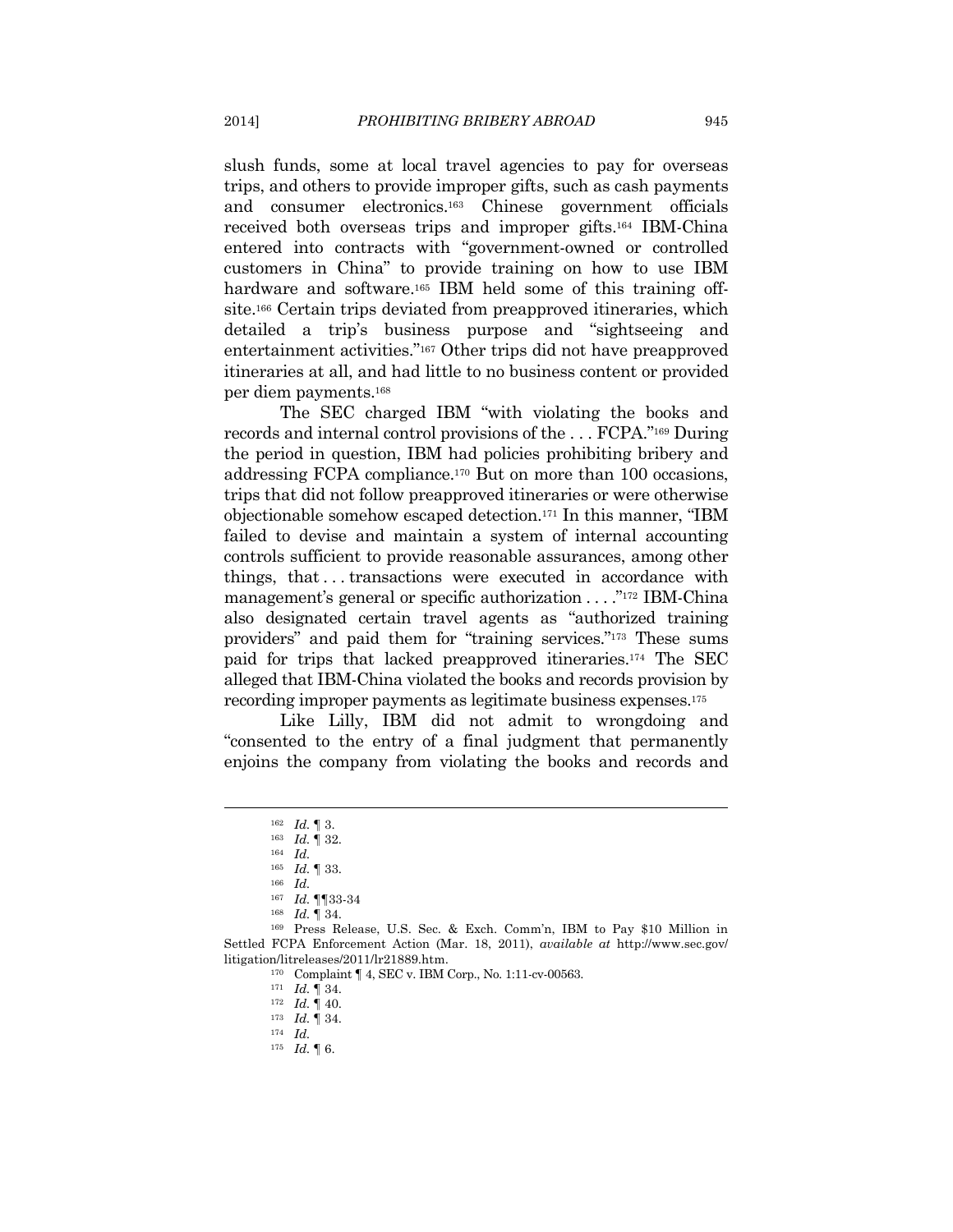internal control provisions of the FCPA . . . ."176 Moreover, IBM agreed to disgorge approximately \$5.3 million in ill-gotten gains and pay \$2.7 million in prejudgment interest.177

#### *C. Maxwell Technologies, Inc.*

Maxwell Technologies, Inc. (Maxwell), a Delaware corporation headquartered in California,178 manufactures energy storage and power delivery products.179 Maxwell Technologies S.A. (Maxwell SA) is a wholly owned Swiss subsidiary.180 Maxwell SA employed a Chinese national as a third-party agent who marketed and sold Maxwell's highvoltage capacitors to Chinese customers.181

"From 2002 through May 2009, Maxwell . . . paid over \$2.5 million in kickback payments to officials at several Chinese state-owned entities" through its Chinese agent.182 On behalf of Chinese customers, the Chinese agent requested price quotations from Maxwell SA and instructed Maxwell SA to inflate the prices by 20%.183 Upon receiving the power equipment, the Chinese customers paid those inflated prices to Maxwell SA.184 The Chinese agent then "invoiced [Maxwell SA] for the 'extra' 20 percent . . . ."185 Once the Chinese agent received these amounts, he paid them as bribes to employees of the state-owned entities.<sup>186</sup>

As a result of these improprieties, Maxwell was subject to enforcement actions by both the DOJ and the SEC.187 The DOJ charged Maxwell with violating the anti-bribery provisions because it knowingly permitted the Chinese agent to continue transferring the extra amounts to employees of state-owned entities in return

<sup>176</sup> Press Release, U.S. Sec. & Exch. Comm'n, *supra* note 169. 177 *Id.*

<sup>178</sup> MAXWELL TECHS., INC., 2012 ANNUAL REPORT 69 (2011), *available at* http://phx.corporate-ir.net/External.File?item=UGFyZW50SUQ9NTIzOTY4fENoaWxk

SUQ9MjA5NjIxfFR5cGU9MQ==&t=1.<br><sup>179</sup> Company Overview, MAXWELL TECHS., http://www.maxwell.com/about\_us/<br>company-overview (last visited Mar. 1, 2014).

<sup>&</sup>lt;sup>180</sup> Complaint ¶ 2, SEC v. Maxwell Techs., Inc., No. 1:11-cr-00258 (D.D.C. Jan. 31, 2011), *available at* http://www.sec.gov/litigation/complaints/2011/comp21832.pdf. 181 Information ¶ 11, United States v. Maxwell Techs., Inc., No. 3:11-cr-00329

<sup>(</sup>S.D. Cal. 2011), *available at* http://www.justice.gov/criminal/fraud/fcpa/cases/maxwell/01- 31-11maxwell-tech-info.pdf. 182 Complaint ¶ 2, SEC v. Maxwell Techs., Inc., No. 1:11-cr-00258.<br><sup>183</sup> Information ¶ 16 United States v. Maxwell Techs., Inc., No. 3:11-cr-00329.<br><sup>184</sup> *Id.* 

<sup>185</sup> *Id.*

<sup>186</sup> *Id.*

<sup>187</sup> Press Release, U.S. Sec. & Exch. Comm'n, SEC Charges Maxwell Technologies for Long-Running Bribery Scheme in China (Jan. 31, 2011), *available at* http://www.sec.gov/news/press/2011/2011-31.htm.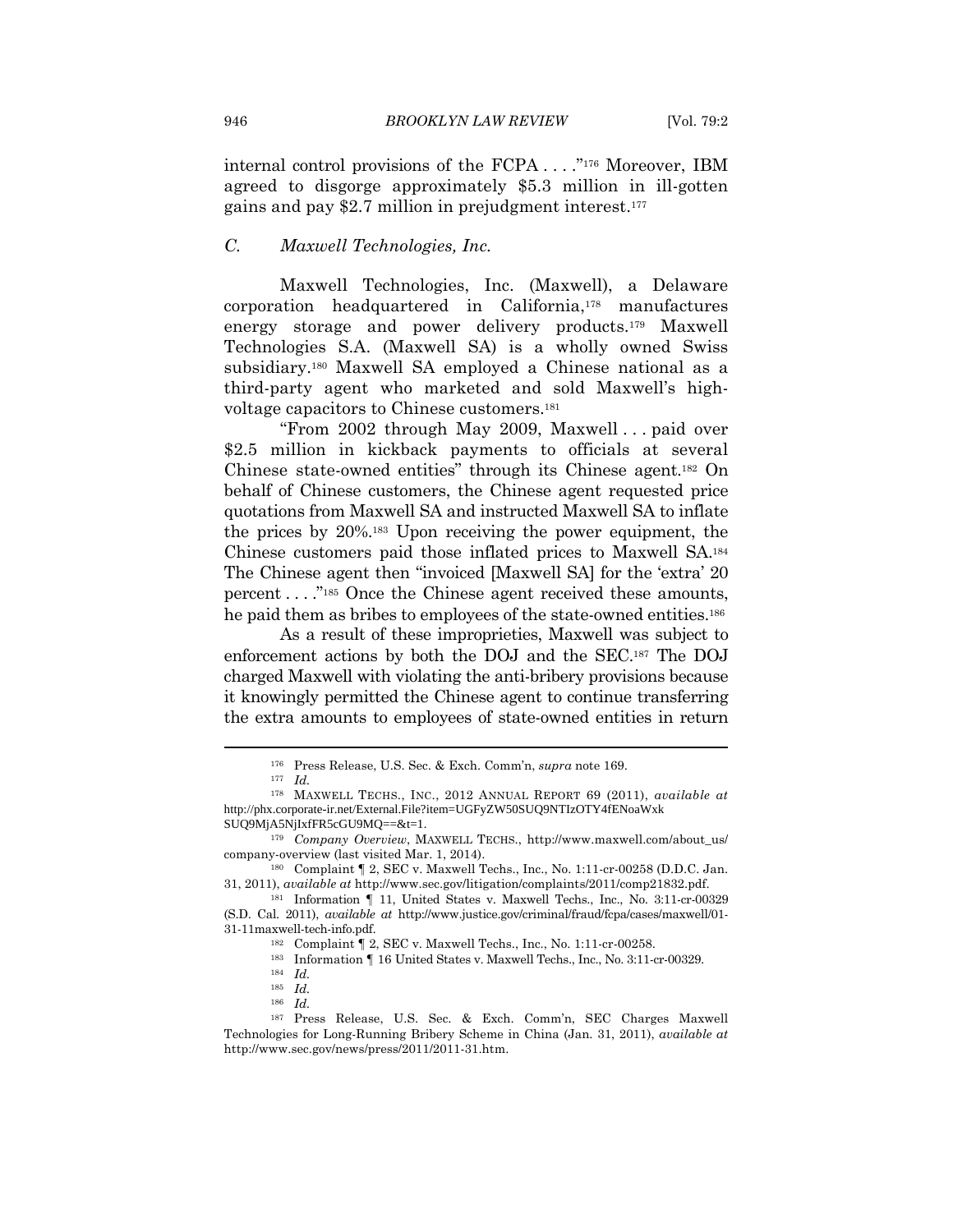for business.188 Further, the DOJ charged Maxwell with violating the books and records provision by recording these improper payments as commissions, and by labeling them "Extra Amount" or "Special Arrangement."189

The SEC charged Maxwell with violating the internal controls provision, because Maxwell failed to determine why the contract prices were artificially inflated, failed to mandate FCPA training for certain employees, and because senior officers and managers did not stop improprieties of which they were aware.190 Finally, the SEC charged Maxwell with violating Section 13(a) of the Exchange Act by recording the bribes "as sales commission expenses in its financials."191

Maxwell entered into a deferred prosecution agreement with the DOJ.192 Under the agreement, the DOJ agreed not to prosecute Maxwell for three years and seven calendar days.193 Further, the DOJ agreed to release Maxwell from criminal liability after that time as long as Maxwell complies with the agreement.194 In exchange, Maxwell must continue cooperating with the DOJ in any ongoing investigation "relating to corrupt payments, related false books and records, and inadequate internal controls."195 Maxwell must also continue implementing a compliance program "designed to prevent and detect violations of the FCPA and other applicable anti-corruption laws."196 Finally, Maxwell must review its internal controls, improving and supplementing them as necessary.<sup>197</sup>

Maxwell also reached a settlement with the SEC, in which it "consented to the entry of a final judgment that permanently enjoins the company from future violations of" Section 13(a) of the Exchange Act, and the anti-bribery, books and records, and internal controls provisions of the FCPA.198 Moreover, Maxwell

<sup>188</sup> Information, *supra* note 181, ¶¶ 20-21.<br>
<sup>189</sup> *Id.* ¶¶ 22-23.<br>
<sup>190</sup> Complaint ¶ 27, SEC v. Maxwell Techs., Inc., No. 1:11-cr-00258 (D.D.C. Jan. 31, 2011). 191 *Id.* ¶¶ 32-35. 192 Deferred Prosecution Agreement, United States v. Maxwell Techs., Inc., No.

<sup>3:11-</sup>cr-00329 (S.D. Cal. 2011), *available at* http://www.justice.gov/criminal/fraud/fcpa/cases/ maxwell/01-31-11maxwell-tech-dpa.pdf.<br>
<sup>193</sup> *Id.* ¶ 3.<br>
<sup>195</sup> *Id.* ¶ 9.<br>
<sup>195</sup> *Id.* ¶ 10.<br>
<sup>197</sup> *Id.* ¶ 11.<br>
<sup>198</sup> Press Release, U.S. Sec. & Exch. Comm'n, *supra* note 187.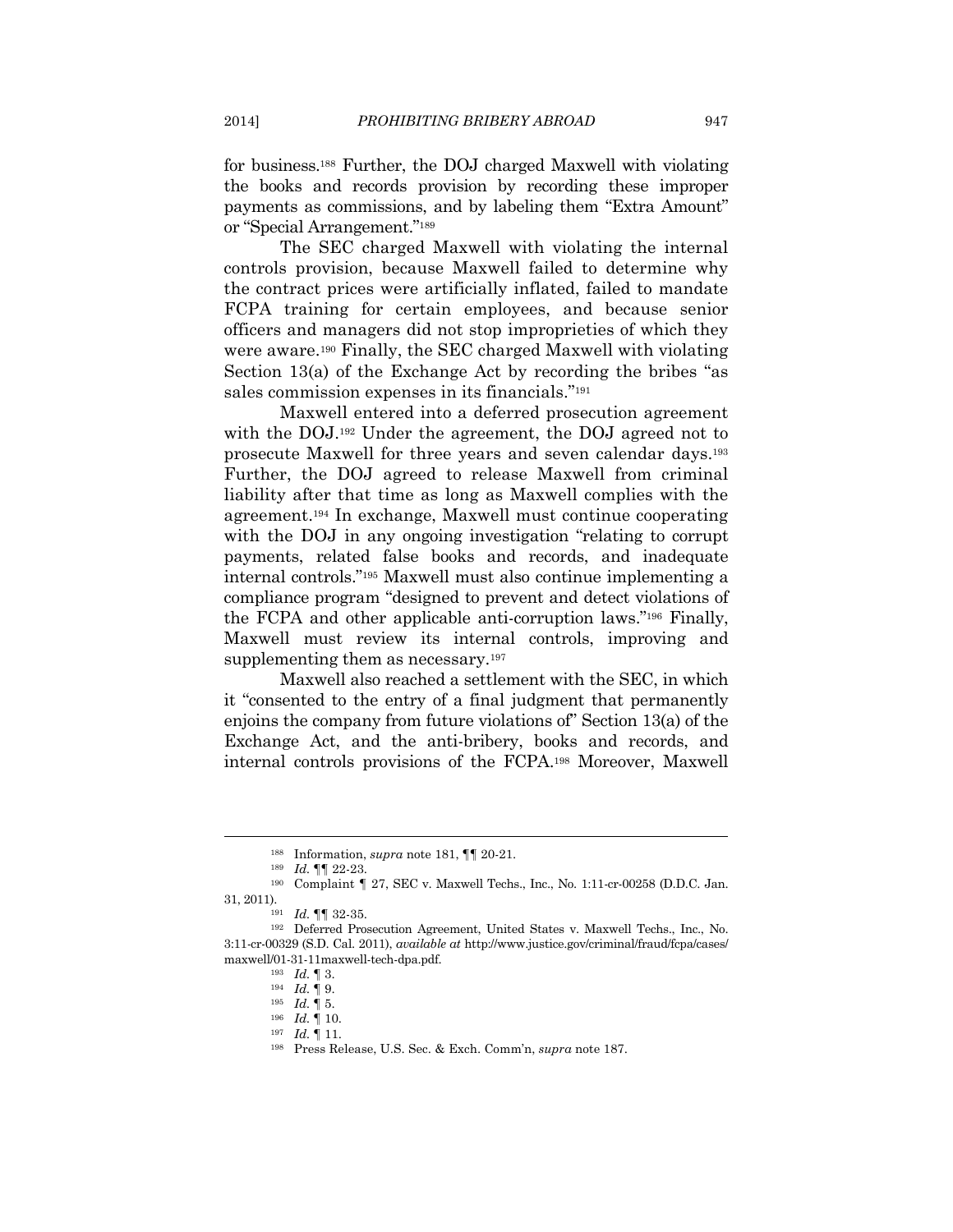agreed to disgorge approximately \$5.6 million in ill-gotten gains and pay nearly \$700,000 in prejudgment interest.199

#### V. TOWARD A RECONCEIVED LEGISLATIVE INTENT

The preceding parts of this note have described the development and present-day reality of FCPA enforcement. Part I provided a brief history of the FCPA, which became law after hundreds of U.S. companies admitted to paying more than \$300 million in overseas bribes. Part II concluded from examining the legislative history that a reflexive conviction that bribery is morally reprehensible sat uneasily alongside the facilitating payments exception. This exception reflects the moral ambiguity surrounding bribery, the concern that the United States was imposing its normative standards on other countries, and the belief that certain, arguably de minimis, forms of bribery ultimately were necessary.

Part III recognized that the cultural notions of guanxi and mianzi are deeply rooted in Chinese culture and invariably affect how individuals do business. Part IV elaborated on the abstract descriptions in Part III by providing examples of behavior that without question was informed by guanxi and mianzi, and that led to charges of violating the FCPA and the Exchange Act. In China, payments and gifts outside the boundaries of rules and regulations often are not seen as immoral, which further underscores the difficulty of relying on moral intuitions.

This part considers two examples of corruption in China that have threatened public health and safety. These incidents raise the possibility that overseas corruption could one day harm American consumers. Given the trade relationship between the United States and China, this risk will only increase with time. Next, this part argues in favor of recognizing a public-safety rationale for prohibiting foreign bribery. Recognizing a publicsafety rationale suggests two reforms. First, the prohibition of foreign bribery should be expanded to include all recipients. Second, to mitigate increases in compliance costs and decrease uncertainty, the FCPA should include a compliance defense that operates as a matter of law. In addition to suggesting specific reforms, the public-safety rationale provides a reconceived legislative intent behind the FCPA, which will be necessary to amend it.

<sup>199</sup> *Id.*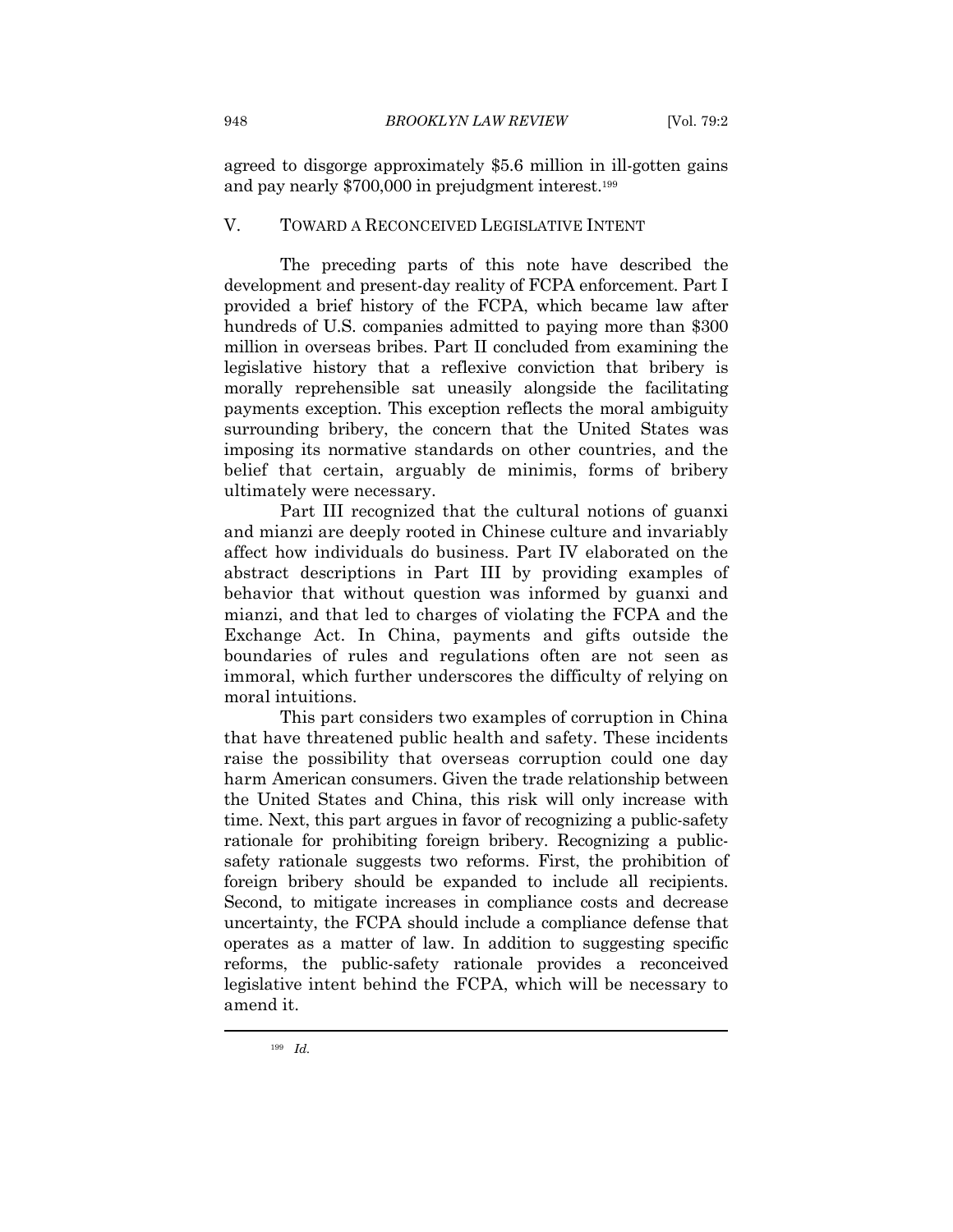#### *A. Threats to Public Health and Safety*

In recent years, China has attracted criticism for scandals that illustrate the dangers of an at-all-costs approach to business and economic growth. Not infrequently, this approach has had devastating consequences for public health and safety. Two examples are the bribery scandal that engulfed China's State Food and Drug Administration, which led to the execution of Zheng Xiaoyu, its director, and the high-speed train collision in Wenzhou in 2011.

For eight years, Zheng Xiaoyu led the State Food and Drug Administration, an agency that he lobbied to create.<sup>200</sup> During that time, eight drug companies showered him with bribes and gifts including a house, a car, cash, and stock,201 together worth more than \$850,000.202 During his tenure, Zheng approved more than 150,000 new drugs—a rate of nearly 19,000 new drugs per year.203 By contrast, the Food and Drug Administration approved only 35 new drugs in 2012.204 As a result of Zheng's improprieties, 14 people died and hundreds possibly were injured after using Xinfu, an unsafe antibiotic.205

In July 2011, one high-speed train collided with a train ahead of it, killing 40 people and injuring 172.206 Both trains had departed Beijing for the eastern city of Fuzhou.207 After concluding its investigation, the Chinese government attributed the accident to problematic track-signal equipment, which stopped working after being struck by lightning.208 The government's report found several dozen additional instances of faulty equipment, which "called into question how the signal contracts were awarded in the first place."209 One journalist who

209 *Id.*

<sup>200</sup> David Barboza, *A Chinese Reformer Betrays His Cause, and Pays*, N.Y. TIMES, July 13, 2007, *available at* http://www.nytimes.com/2007/07/13/business/worldbusiness/ 13corrupt.html.<br> $_{201}$  *Id.* 

<sup>202</sup> Jonathan Watts, *China Executes Former Food Safety Chief Over Fake Medicines*, GUARDIAN, July 10, 2007, *available at* http://www.guardian.co.uk/world/2007/jul/ 11/china.jonathanwatts. The bribes and gifts were worth \$6.5 million Chinese yuan, then equivalent to \$858,000. *See Historical Exchange Rates*, OANDA, http://www.oanda.com/ currency/historical-rates (last visited Mar. 1, 2014) (providing an average Chinese yuan to U.S. dollar exchange rate of 0.1321 in July 2007). 203 Barboza, *supra* note 200. 204 FDA, FY <sup>2012</sup> INNOVATIVE DRUG APPROVALS 4 (2012), *available at*

http://www.fda.gov/downloads/aboutfda/reportsmanualsforms/reports/ucm330859.pdf. 205 Barboza, *supra* note 200 (*see* slides 2 and 6 in accompanying slideshow).

<sup>206</sup> James T. Areddy, *China Blasts High-Speed Rail System*, WALL ST. J. (Dec. 29, 2011), http://online.wsj.com/article/SB10001424052970204632204577126121683353312.html. 207 *Id.*

<sup>208</sup> *Id.*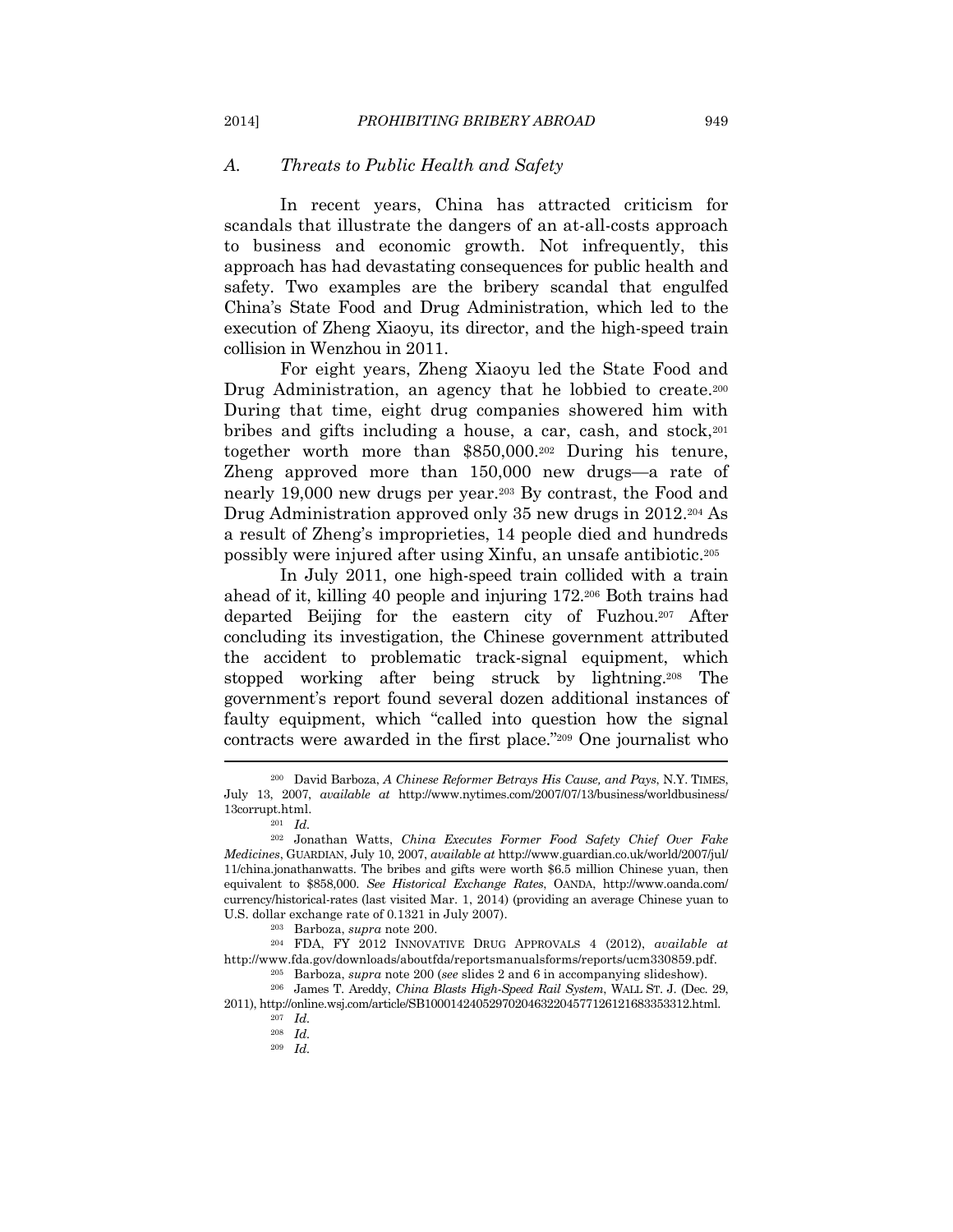investigated China's Rail Ministry after the accident catalogued the widespread use of illegal subcontracting: "A single contract could be divvied up and sold for kickbacks, then sold again and again, until it reached the bottom of a food chain of labor, where the workers were cheap and unskilled."210 For example, in November 2011, "a former cook with no engineering experience was found to be building a high-speed railway bridge using a crew of unskilled migrant laborers who substituted crushed stones for cement in the foundation."211

#### *B. The Public-Safety Rationale for Prohibiting Foreign Bribery*

Given the trade relationship between the United States and China, and despite safety and quality control laws in the United States, the risk that problems in the supply chain will harm American consumers will only increase with time. For this reason, it is useful to supplant the moral ambiguity surrounding the FCPA with a consequentialist rationale for prohibiting bribery. That is, we can view bribery as morally objectionable—or, at least, as something that ought to be prohibited—because it can lead to significant dangers to public health and safety.

#### 1. How the FCPA Ought to Be Reformed

Recognizing a public-safety rationale for prohibiting bribery suggests that the FCPA ought to be reformed. Reasonable minds can differ as to what reforms are appropriate. One possibility, however, is that the FCPA should prohibit bribing not only foreign government officials, but anyone at all. Expanding the statute in this manner is not without precedent. For example, the United Kingdom's Bribery Act 2010—which applies to persons "ordinarily resident" in the United Kingdom and to companies that are based in, or that do business in, the United Kingdom—prohibits both giving bribes, no matter the recipient, as well as receiving them.212 Such a

<sup>210</sup> Evan Osnos, *Boss Rail: The Disaster That Exposed the Underside of the Boom*, NEW YORKER, Oct. 22, 2012, *available at* http://www.newyorker.com/reporting/ 2012/10/22/121022fa\_fact\_osnos. 211 *Id.*

<sup>212</sup> *See* AKIN GUMP STRAUSS HAUER & FELD LLP, UK BRIBERY ACT RAISES THE BAR ON FCPA STANDARDS FOR ANTIBRIBERY COMPLIANCE 1-2 (2010), *available at* http://cdn.akingump.com/images/content/6/7/v2/6732/100802-UK-Bribery-Act-Raisesthe-Bar-on-FCPA-Standards-for-Antib.pdf.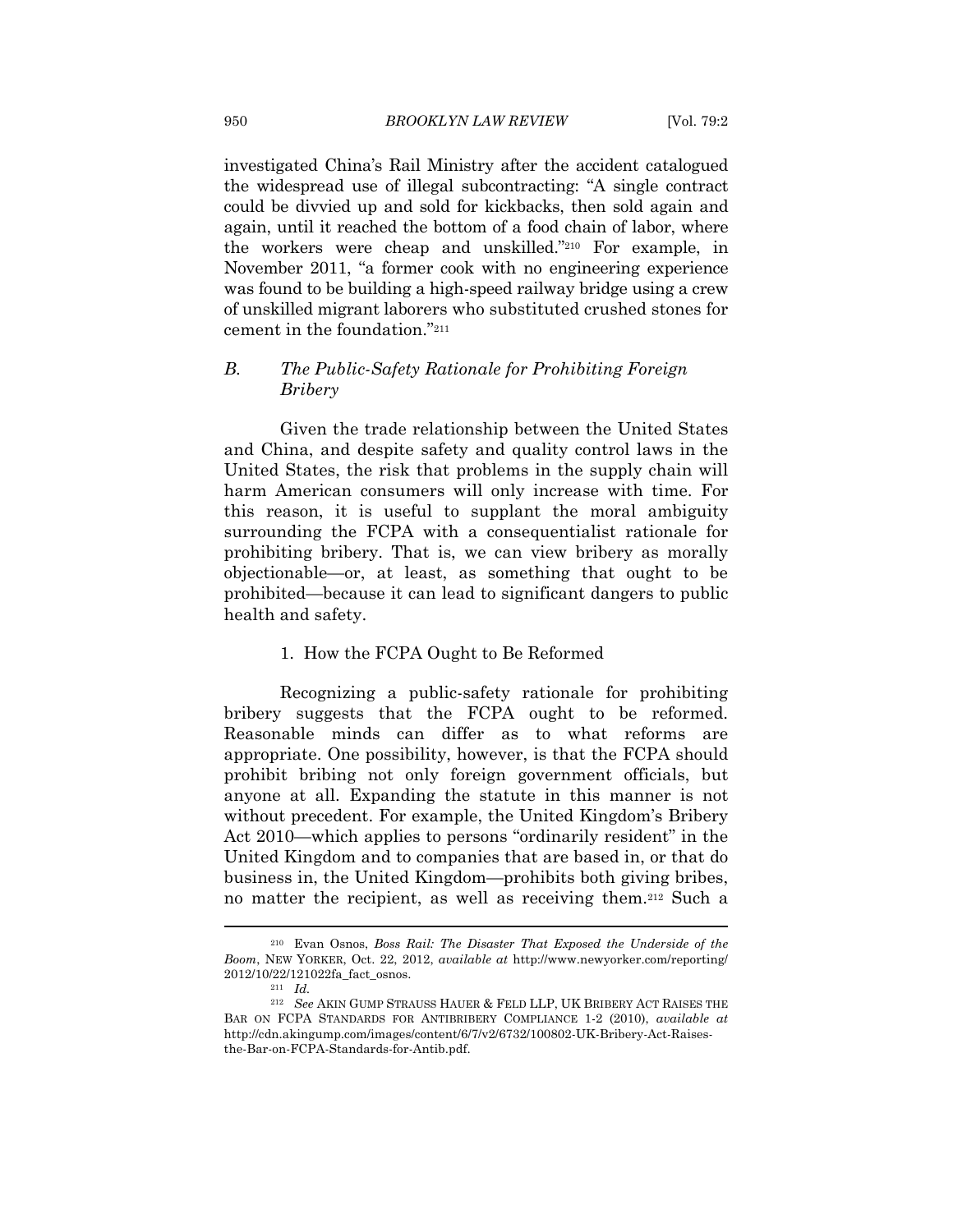change to the FCPA is consistent with the public-safety rationale because it recognizes that any bribe is a potential source of devastating harm, and it is of no moment who the recipient is.

In addition to prohibiting foreign bribery no matter the recipient, the FCPA should also include a compliance defense. The argument, as Professor Koehler puts it, is that a "company's *pre-existing* compliance policies and procedures, and its good faith efforts to comply with the FCPA, should be relevant *as a matter of law* when a non-executive employee or agent acts contrary to those policies and procedures and in violation of the FCPA."213 Unfortunately, the DOJ and SEC oppose such a compliance defense.214 It remains that the two agencies have sole discretion on whether to prosecute, and the degree to which they will recognize efforts to comply with the FCPA.215

A compliance defense that is not subject to the whims of prosecutorial discretion would be a welcome companion to the first reform, i.e., expanding the prohibition of bribery to all recipients. The DOJ and SEC have already given detailed guidance on what makes a compliance program robust and appropriate to a given company.216 But they should go further to decrease uncertainty, and assure the business community that compliance programs will be taken into account when investigating potential FCPA violations. Expanding the prohibition of foreign bribery may increase compliance costs, but a compliance defense would mitigate this increase by enabling companies to better manage compliance risk elsewhere.

#### 2. A Reconceived Legislative Intent for Reforms to the FCPA

The public-safety rationale for prohibiting bribery not only suggests certain reforms, but also serves as a reconceived legislative intent for them. This is necessary because reforms tied to public health and safety will likely require legislative action in the form of a third set of amendments to the FCPA. As for the two reforms mentioned above, both the DOJ's and SEC's

<sup>213</sup> Mike Koehler, *Revisiting a Foreign Corrupt Practices Act Compliance Defense*, 2 WIS. L. REV. 609, 611 (2012) (emphases in original). 214 *Id.* at 651. 215 *Id.* (quoting *Hearing Before the Subcomm. on Crime, Terrorism, &* 

*Homeland Security, H. Comm. on the Judiciary*, 112th Cong. 5 (2011) (written testimony of the Hon. Michael B. Mukasey)). 216 RESOURCE GUIDE, *supra* note 2, at 56-65.